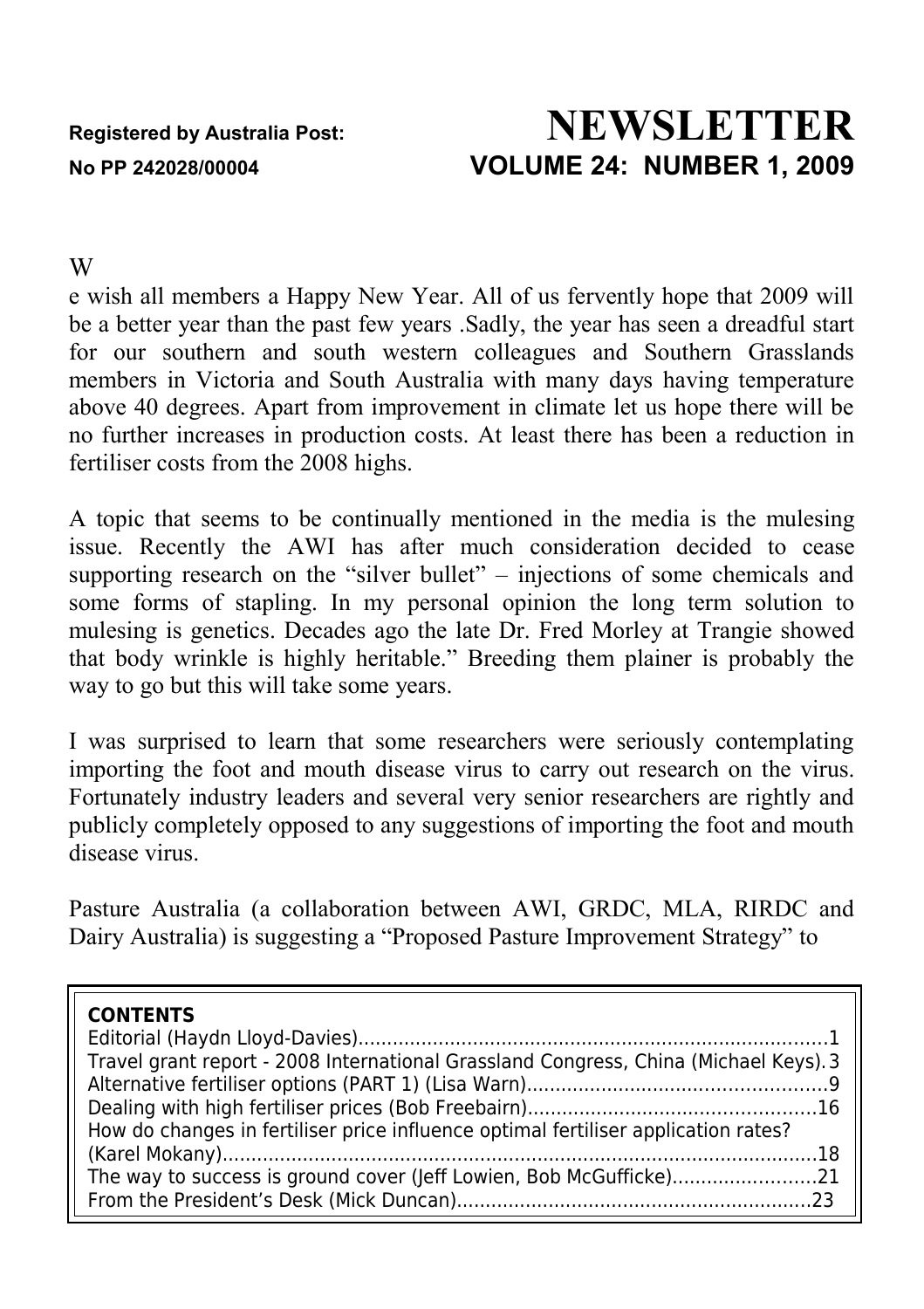Trade names are sometimes mentioned in this Newsletter in refereed papers. No endorsement or criticism of these products by the publisher is intended, nor is any endorsement or criticism implied of similar products not mentioned.

improve the knowledge base of all participating sectors of the pastoral industries and creating a common understanding of the opportunities and benefits that can be generated. The first meeting will be in February in Melbourne. Our society will be represented by Mick Duncan and Lester McCormick at the inaugural workshop. President Mick envisages that there will be a small sub-committee of our Society who will be required to continue to liaise with Pastures Australia.

The British Grassland Society is holding a conference on "Future Scenarios for Grassland Management" on September  $7<sup>th</sup>$ - 9<sup>th</sup> at Harper Adams University College, Shropshire, UK. There will be papers across all grassland and forage topics including climate change and grazing systems.

> *Haydn Lloyd Davies Editor* Ŵ

**The Grassland Society gratefully acknowledges the following major sponsor for 2008/2009**



# **NSW DEPARTMENT OF PRIMARY INDUSTRIES**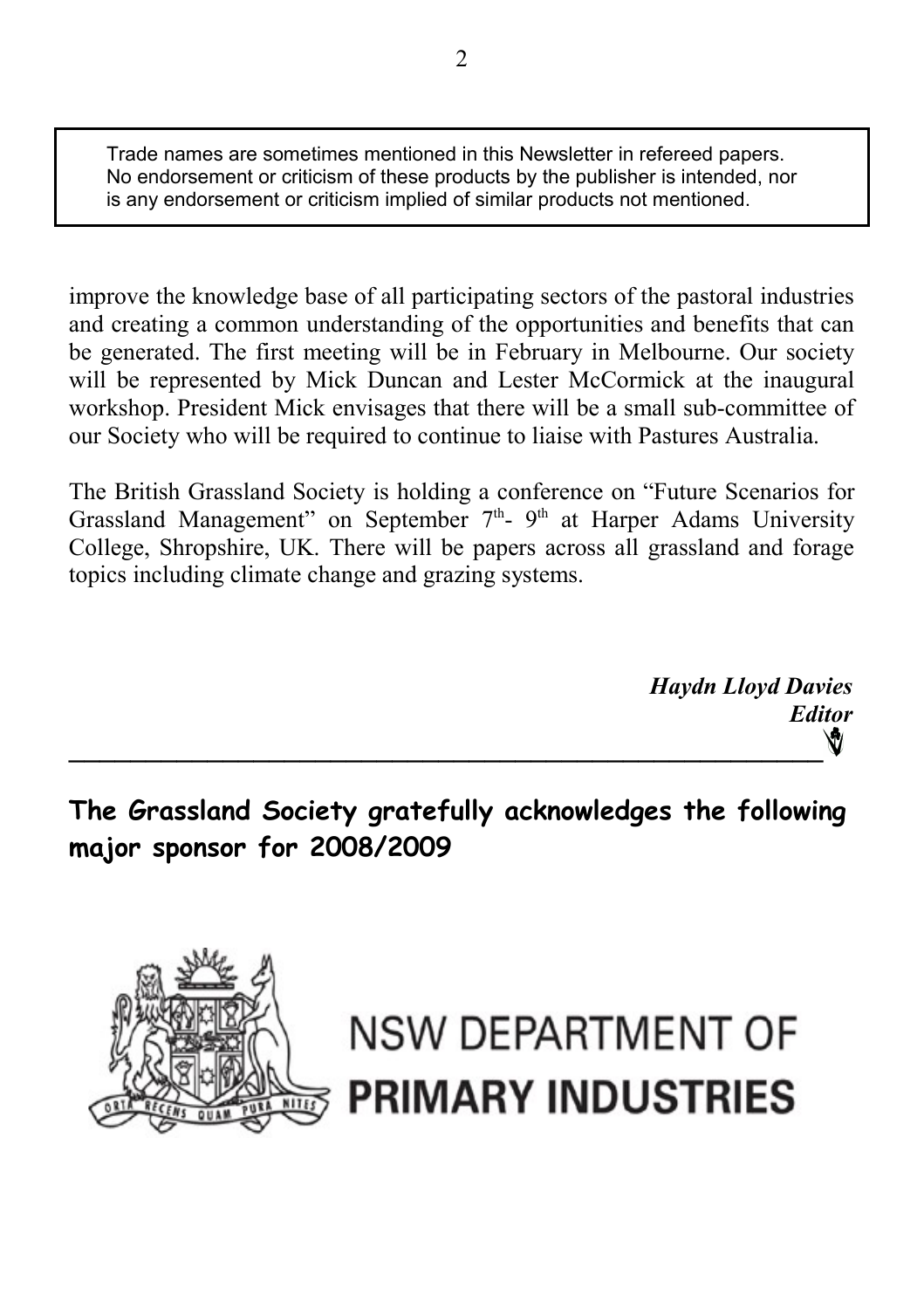

ŃЙ



For more information:<br>www.mla.com.au/morebeeffrompastures

Order your copies today. Call 1800 675 717 or email publications@mla.com.au

**\_\_\_\_\_\_\_\_\_\_\_\_\_\_\_\_\_\_\_\_\_\_\_\_\_\_\_\_\_\_\_\_\_\_\_\_\_\_\_\_\_\_\_\_\_\_\_\_\_**

# **Travel grant report - 2008 International Grassland Congress, China**

*In July 2008, Michael Keys, then Agronomist (special projects) with NSW Dept of Primary Industries at Queanbeyan attended the 21st International Grassland Congress (held jointly with the 8th International Rangeland Congress) at Hohhot, Inner Mongolia Autonomous Region, China. Michael's trip was selffunded and he received a \$1000 travel grant from the Grassland Society of NSW to cover his registration and supplement some of the other costs.*

#### **Summary**

The title of the conference, "Multifunctional Grasslands in a Changing World" focused on the diverse roles grasslands (and rangelands) fulfil, from forage production for livestock, protection of natural resources and bio-diversity to sustaining rural populations. Three conference themes:- Resources  $\&$  Ecology; Production Systems; People & Policies, examined these roles and the challenges posed by an ever increasing world population (and demand for food), population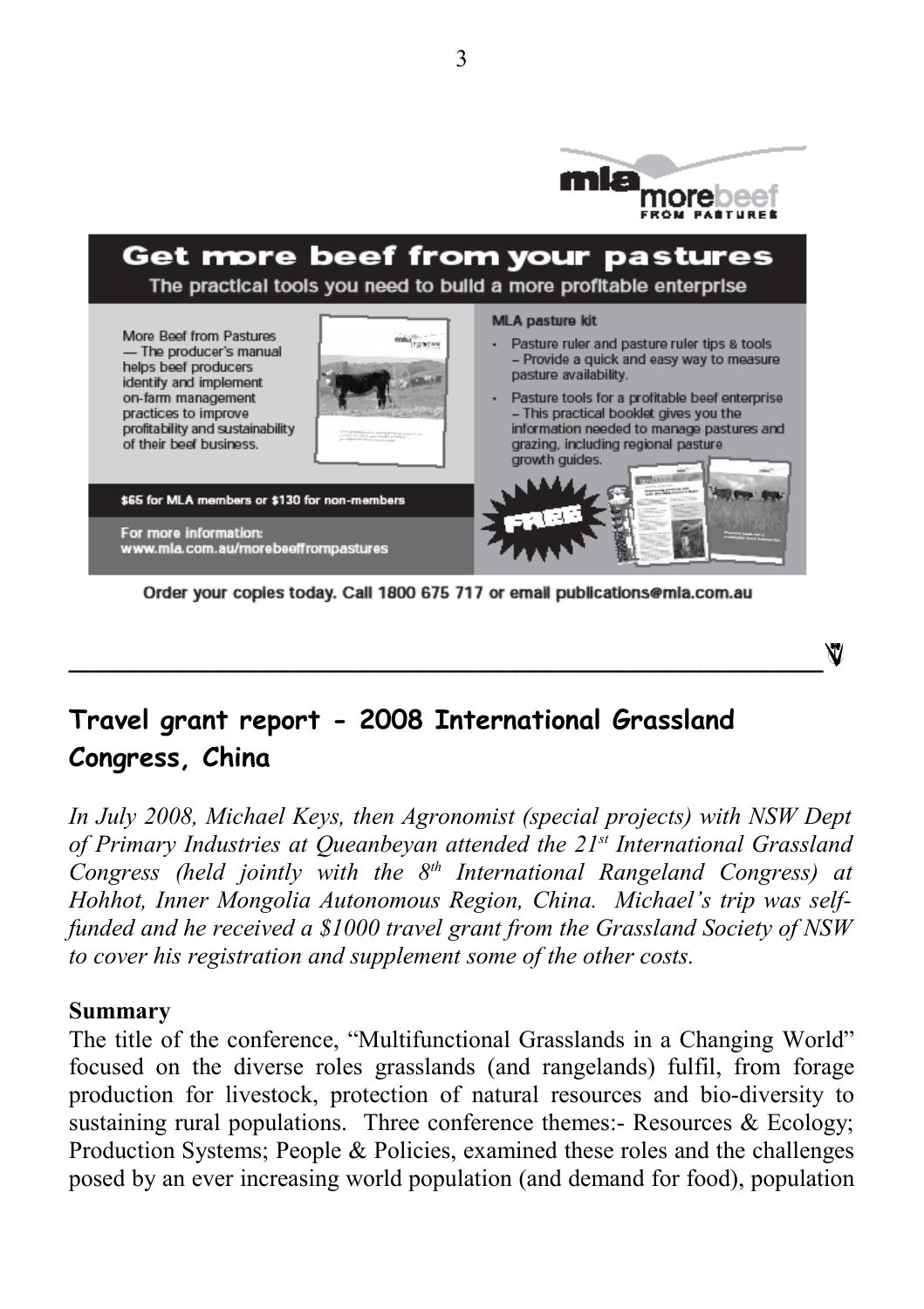concentration, dwindling energy and fertiliser resources and a warmer, more erratic climate.

The conference was held at Hohhot, the capital city of the Inner Mongolia Autonomous Region in a semi-arid zone. More than 1200 delegates from 70 countries attended the 7 day conference at which over 100 oral papers and 1900 poster papers were presented – plenty of scope to obtain useful information.

The day before the conference I was able to participate in a bus trip to visit one of the farms in a joint Australian Centre for International Agricultural Research (ACIAR)/ Chinese government project in Siziwang Banner (similar to a local shire). Below is a brief comment about Hohhot and my impressions of the countryside, followed by an outline of the ACIAR project. A review of selected papers within each of the three conference themes is also being prepared. These will be available on the Grasslands website.

At the conference I presented two poster papers "Effect of Four Fertiliser Regimes on the Persistence of Perennial Native Grasses" and "LANDSCANTM – graziers using soil tests and natural indicators to make better decisions" and both were viewed by many delegates attending the sessions on Soil-Plant-Animal Inter-relationships and Innovation Systems in Grasslands through Education & Practice respectively and generated useful discussions.

I wish to thank the Grassland Society of NSW for financial support to attend the congress.

#### **Hohhot**

As we flew into Hohhot I was struck by the contrasts – the city in a broad flat valley with lots of new building construction and tree plantings everywhere, steep hills with verdant green foliage in places beside brown (bare) terraced slopes and deep erosion gullies and most streams devoid of water. Apparently there had been a lot of rain in the last 2 weeks – and high intensity summer storms were predicted for the next week. Situated five hundred kilometres inland at an altitude of 900m, Hohhot has a cold dry continental climate with annual rainfall about 350 mm, declining to the north (higher elevation desert steppe) and west (sandy desert).

#### **Siziwang Project**

This ACIAR project is led by Prof. David Kemp  $\frac{dkemp(Q)csu.edu.au}{dkemp(Q)csu.edu.au}$  from Charles Sturt University, has a highly collaborative, farming systems approach and aims to both improve the incomes of millions of very poor herders and to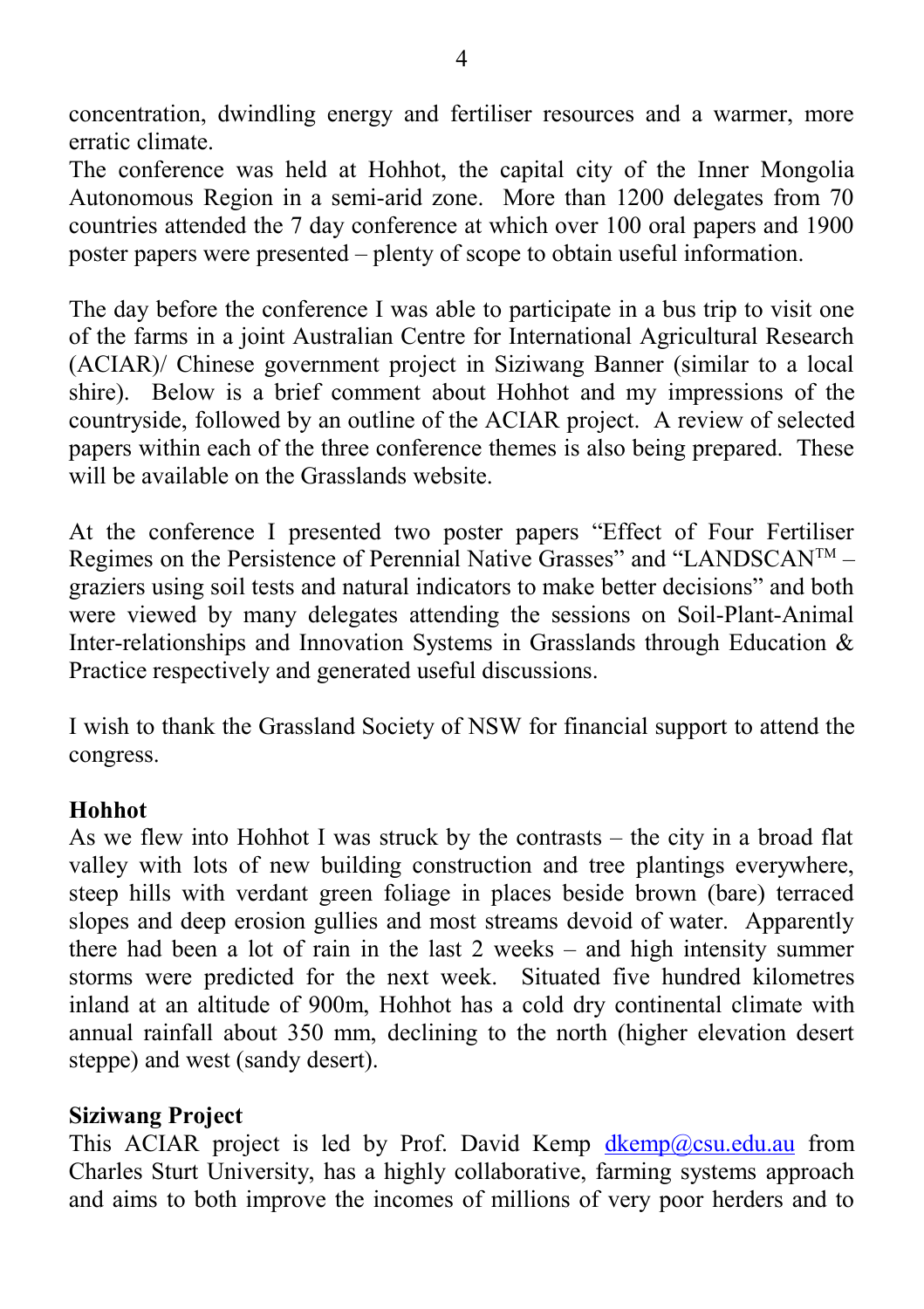reverse grassland degradation caused by a more sedentary lifestyle and a huge increase in both human and livestock numbers.

The project is located on part of the Mongolian plateau, north of Hohhot, an area of over 88m ha (two thirds of the Inner Mongolia Autonomous Region) of temperate, continental grassland averaging 1200m in altitude, where temperature ranges from maximums of  $40\degree\text{C}$  in summer to minimums of  $-20\degree\text{C}$  in winter. Pasture species are a mix of C3 and C4 grasses (including *Agropyron, Bromus, Elymus, Poa, Stipa* we are familiar with and some such as *Leymus* that are unknown in Australia) and leguminous shrubs.

The Inner Mongolia Autonomous Region has a population of 24 million of which nearly 19 million are Han Chinese and 4.3m are ethnic Mongolian, who 50 years ago were principally semi-nomadic herders. Degradation of these extensive grasslands north-west of Beijing over the last 50 years is the major cause of the infamous dust storms affecting non-rural populations in China and neighbouring countries and this helps to ensure the Chinese governments are prepared to invest in rural sustainability – both economic and natural resource (ecological) sustainability.

To provide an indication of the level of grassland degradation that has occurred, older local herders have commented that "forty years ago we had trouble seeing the cattle, now we can easily see the mice." Not only has there been a huge increase in human population in Inner Mongolia but an increased area planted to crops has reduced the available grassland area. To put stocking rates in perspective, they are 3-4 times those on similar pastures in Australia. Adding to this problem is the climate where pasture growth is restricted to 3-4 months in summer so that for most of the year the available pasture (tall C4 species provide the major bulk) is heavily frosted with minimal feed value.

Traditional practice is that adult livestock are herded out from the night-time enclosure every day of the year. These practices mean that during the autumn to spring period, ewes lose 25-30% of their bodyweight while cattle take 4-5 years to reach a weight that Australian cattle achieve in 18mths.

Four separate villages are involved in demonstrating and validating the project recommendations. Two villages are using the traditional practices and two the new practices. The latter are:

- 1. Reducing herd size by 50%
- 2. Grazing pastures only in summer shedding both ewes and lambs (dropped in March) during autumn, winter and spring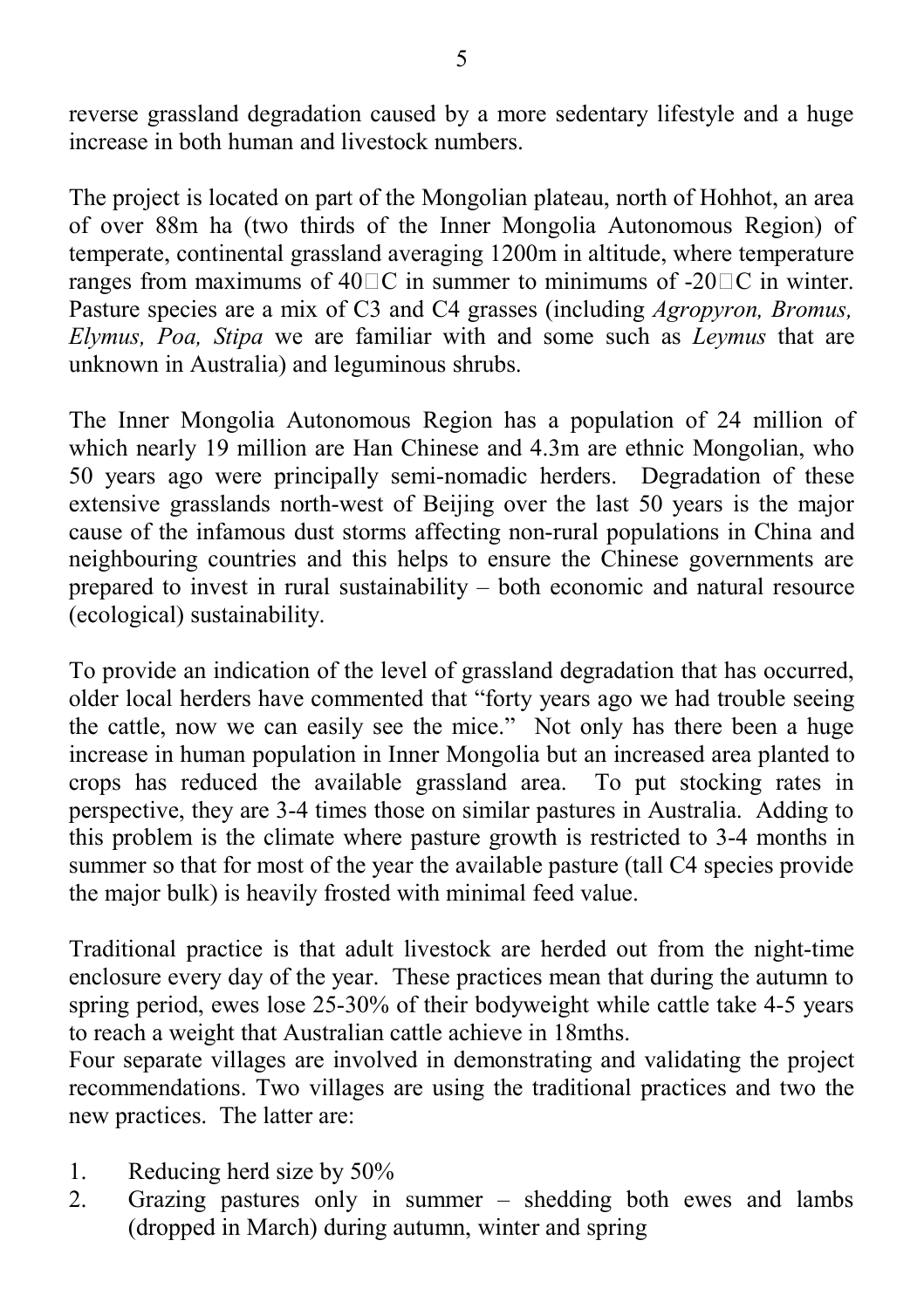3. Introducing Dorper meat sheep genetics to improve lamb weight gains and product quality – this is being done using embryo transplants into the native Mongolian, fat tail sheep.

These new practices will have significant environmental benefits, halving both grazing pressure and methane gas production, reducing wind  $\&$  water erosion and siltation of rivers and dams. They should also increase the quantity and quality of saleable product/ha and thus improve farm income.

The project farm we visited (one of the two implementing the new practices) was run by the village leader (an excellent choice of co-operator!), was 1000ha in size and ewe numbers had been reduced from 1000 to 600. Half the ewes had been inseminated with Dorper embryos and these ewes were kept in the sheds over winter and fed a low quality hay plus a grain supplement. Unfortunately, due to the amount required and cost of the hand feeding, the other ewes were still being herded out every day of the year to graze the tall, frosted C4 grasses in winter – and to lose weight!

While the farmer had not implemented all of the recommended practices, he did tell us that in spite of drastically reducing his stock numbers, he had made a lot more money using the new practices and would continue to use them. However, there are still some on-going problems. All of the Dorper cross lambs were sent to the abattoir (to make more money) so there was no breed improvement occurring. Traditionally, wealth is measured by the number of stock a person has, not production per animal and communal use of grazing lands in most cases means that the better pasture achieved due to reducing stock numbers and/or resting pastures is often then used by others.

If these problems can be overcome it appears likely that these new farming system demonstrations have great potential to help reduce the degradation of these grasslands and improve the livelihoods of the local herders. Extensive computer modelling developed in this project by NSW DPI Economist, Randall Jones [randall.jones@dpi.nsw.gov.au](mailto:randall.jones@dpi.nsw.gov.au) is also being adapted for Australian conditions and should help us achieve more sustainable economic and environmental outcomes.

#### **21st International Grasslands & 8th International Rangelands Congress: Multifunctional Grasslands in a Changing World**

Several introductory papers set the scene for the conference. Points made included the following: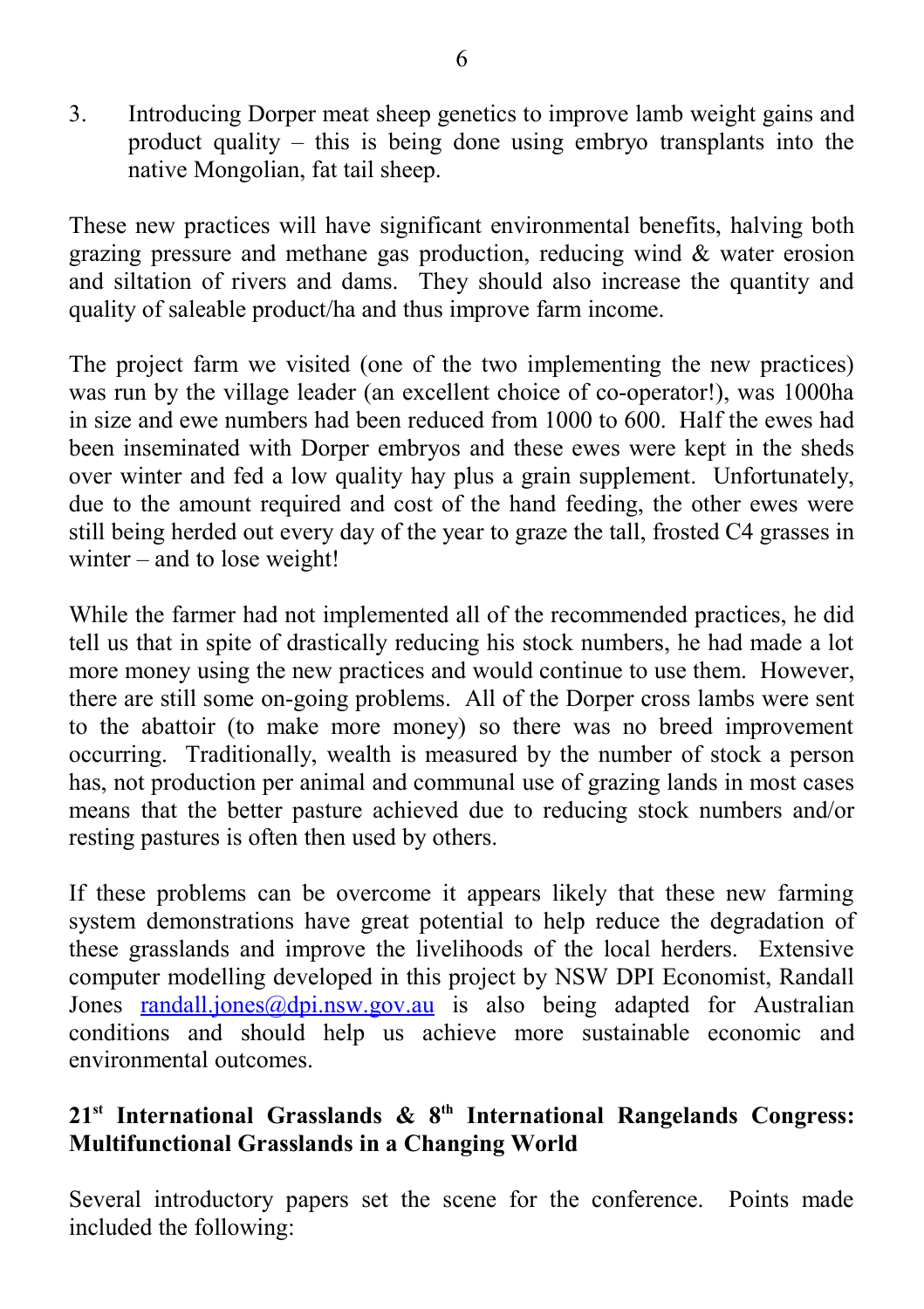- Environmental changes affecting grasslands over the last 100 years have been rapid and exponential – world population growth, global food production & demand, water consumption, soil degradation, species extinction rates, atmospheric  $CO<sub>2</sub>$  levels  $&$  combustion of fossil fuels.
- Public demands on grasslands in the  $21<sup>st</sup>$  century are concerned with food supply, food safety, soil protection, provision of clean water, animal welfare, biodiversity conservation, landscape quality & recreational opportunities.
- Various stakeholders include farmers/graziers, agribusiness, scientists, environmentalists & consumers and their demands are often different and sometimes contradictory. However there are many similarities and the challenge is to find them and work co-operatively.

One of the main points made in a number of papers was that despite these public demands, policy makers and many governments do not appear to see any link between graziers and achieving these demands/goals. Thus, especially in the developed countries, government support and funding for research and longterm monitoring of grassland & rangeland condition has all but dried up. Turning this around appears desirable but a tall order.

# **The Grassland Society gratefully acknowledges the following premier sponsor for 2008/2009**

**\_\_\_\_\_\_\_\_\_\_\_\_\_\_\_\_\_\_\_\_\_\_\_\_\_\_\_\_\_\_\_\_\_\_\_\_\_\_\_\_\_\_\_\_\_\_\_\_\_**

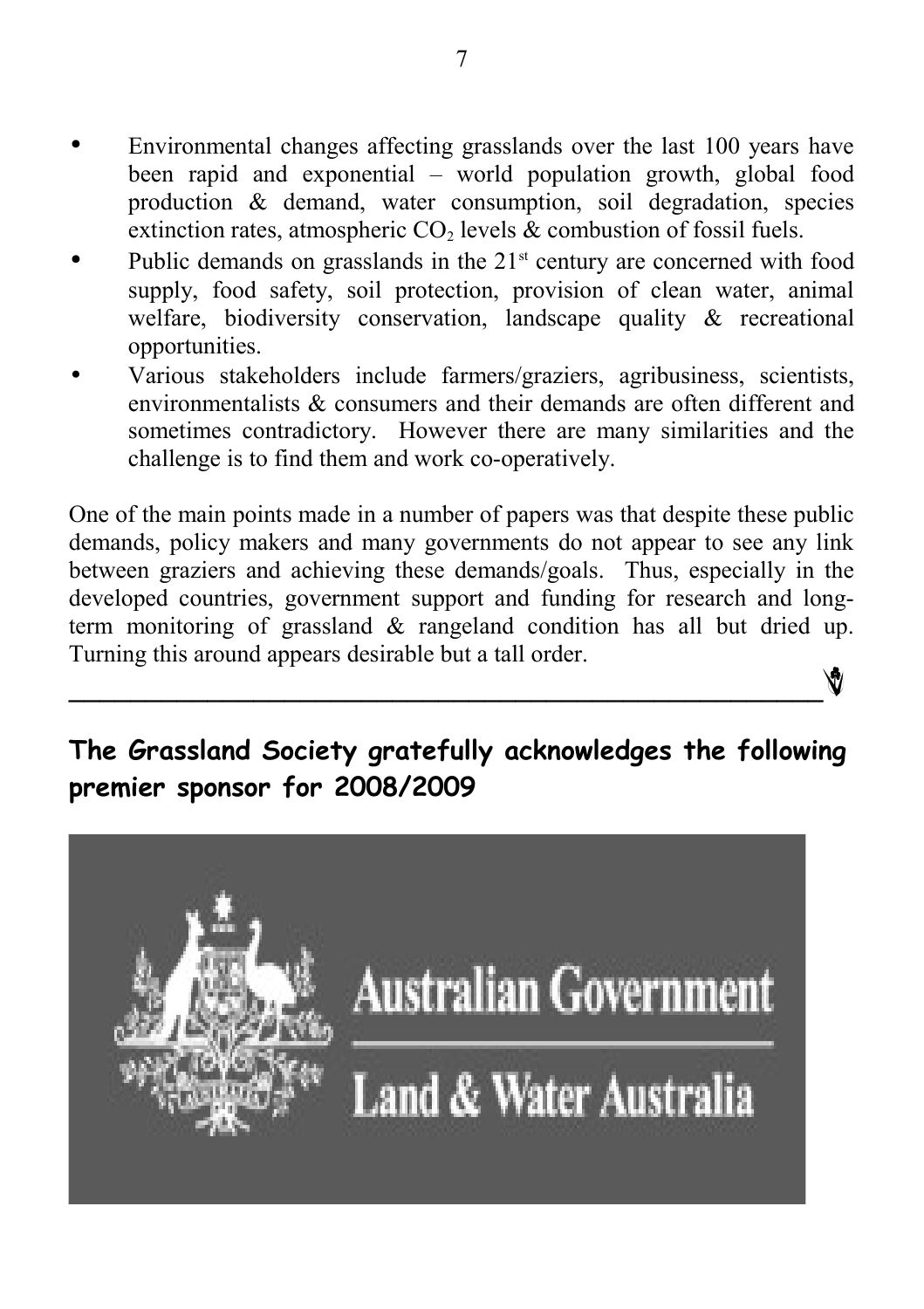**The Grassland Society gratefully acknowledges the following premier sponsor for 2008/2009**



Bringing seed technology to life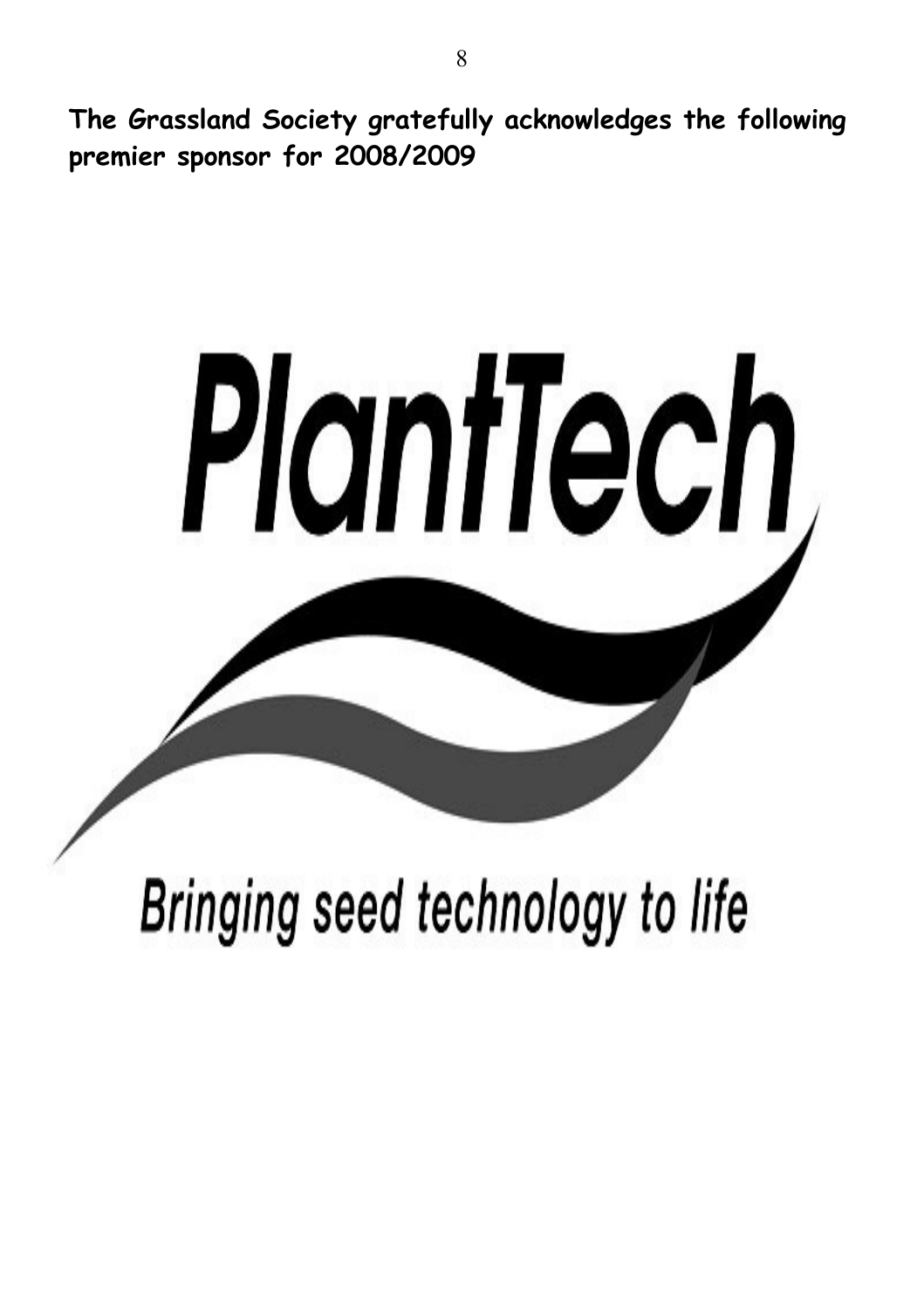**The Grassland Society gratefully acknowledges the following corporate sponsor for 2008/2009**

# **The LAND Your Rural Press**



# **Alternative fertiliser options**

#### *Lisa Warn, The Mackinnon Project, The University of Melbourne, Werribee, Vic*

*Reprinted with permission from the Mackinnon Project Newsletter, May 2008. For more information, contact Lisa Warn on 03 9731 2375 or [l.warn@unimelb.edu.au.](mailto:l.warn@unimelb.edu.au) The Mackinnon Project produces a monthly newsletter which is available by subscription; for more information, contact Pam Leslie on 03 9731 2225.*

#### **Part 1**

#### **Key points**

- High fertiliser prices have increased interest in manures and alternative products.
- Organic materials like manures contain a range of nutrients and can also improve soil condition.
- Carefully evaluate and compare alternative products on a \$/kg nutrient basis.

With significant increases in fertiliser prices over recent months, producers have been looking at cutting back on fertiliser inputs and/or considering using alternative products including animal manures.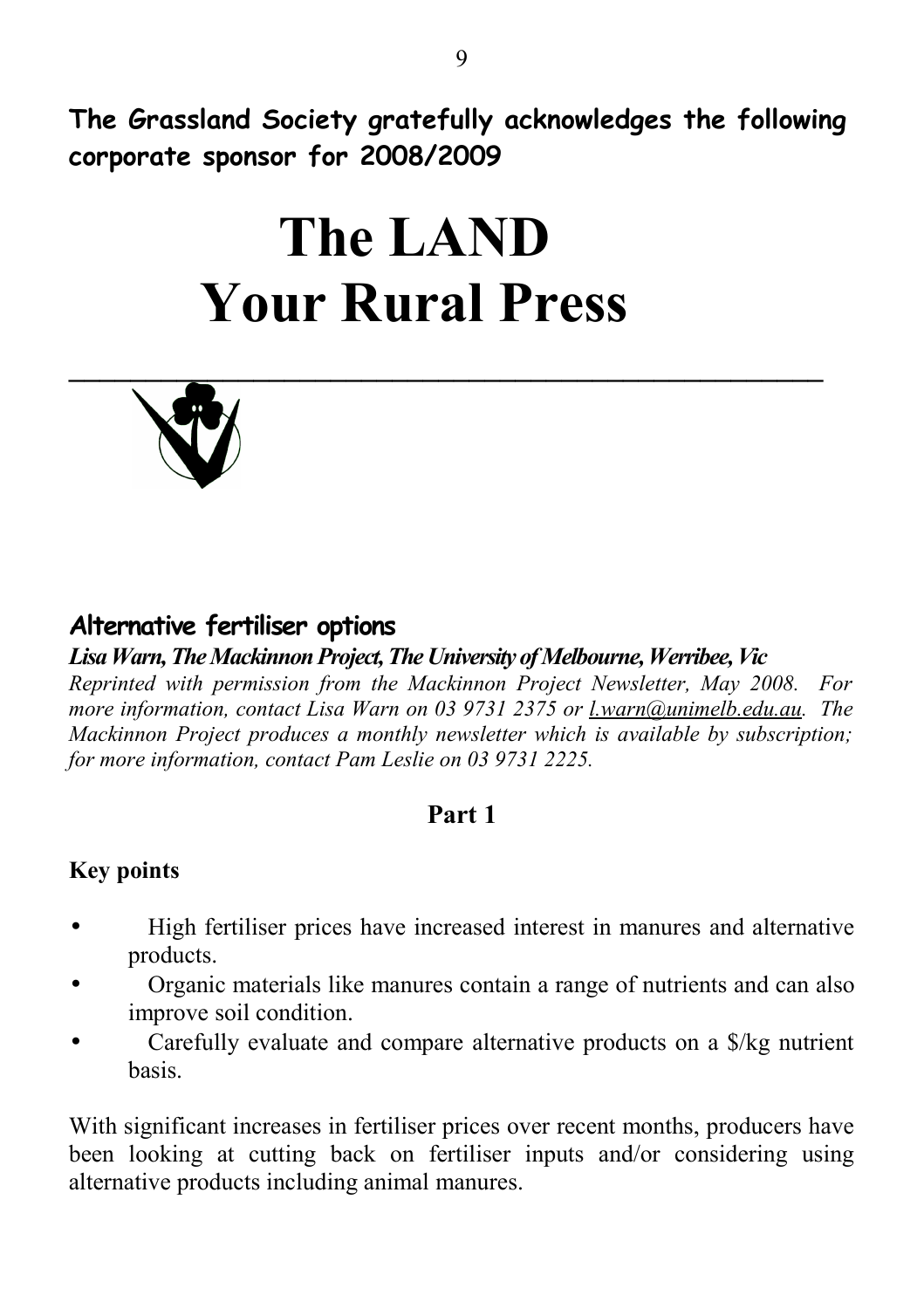In the short-term, while there are problems with the manufacturing capacity and supply of fertilisers globally, it makes sense to substitute your usual fertiliser product(s) with a cheaper one if you can find one. Modern agriculture has moved away from using long-established fertilisers such as manures due to problems with their cost and availability and the scale of farming operations. However, with current fertiliser prices, the cost of using poultry manure, for example, is now very cost competitive. The problem of accessing such product still, however, remains.

The question everyone is asking is: "*what will fertiliser prices do in the in the longer term?*" You would have to assume that the ever-increasing demand for a finite mineral resource will keep the pressure on prices. Hence producers will continue to look for cost-effective alternatives.

There are many alternative fertiliser products or soil amendments on the market; some are not good value on a \$/kg nutrient basis, some provide a bit of everything including nutrients you probably don't need, and some are snake-oil. In this article I will outline how to select an appropriate fertiliser product for your soil, ensure you get value for money, and address some of the nutrient issues pertinent to the soil-plant-animal system.

#### **Soil and plant analyses**

The first step in making sensible fertiliser decisions is to have objective information about what your soil really does need. Soil test reports will tell you which of the major nutrients (phosphorus  $(P)$ , potassium  $(K)$ ) and sulphur  $(S)$ ) are deficient, and also whether lime (for acidic soil and aluminium problems) and/or gypsum (for sodicity and soil dispersion problems) are needed. Nitrogen (N) can also be measured in soil tests but the results have to be carefully interpreted as the soil's N status is very dynamic and varies over the year.

A soil test will also give you information about the cation exchange capacity (CEC) of the soil, which I discuss in more detail later in this article.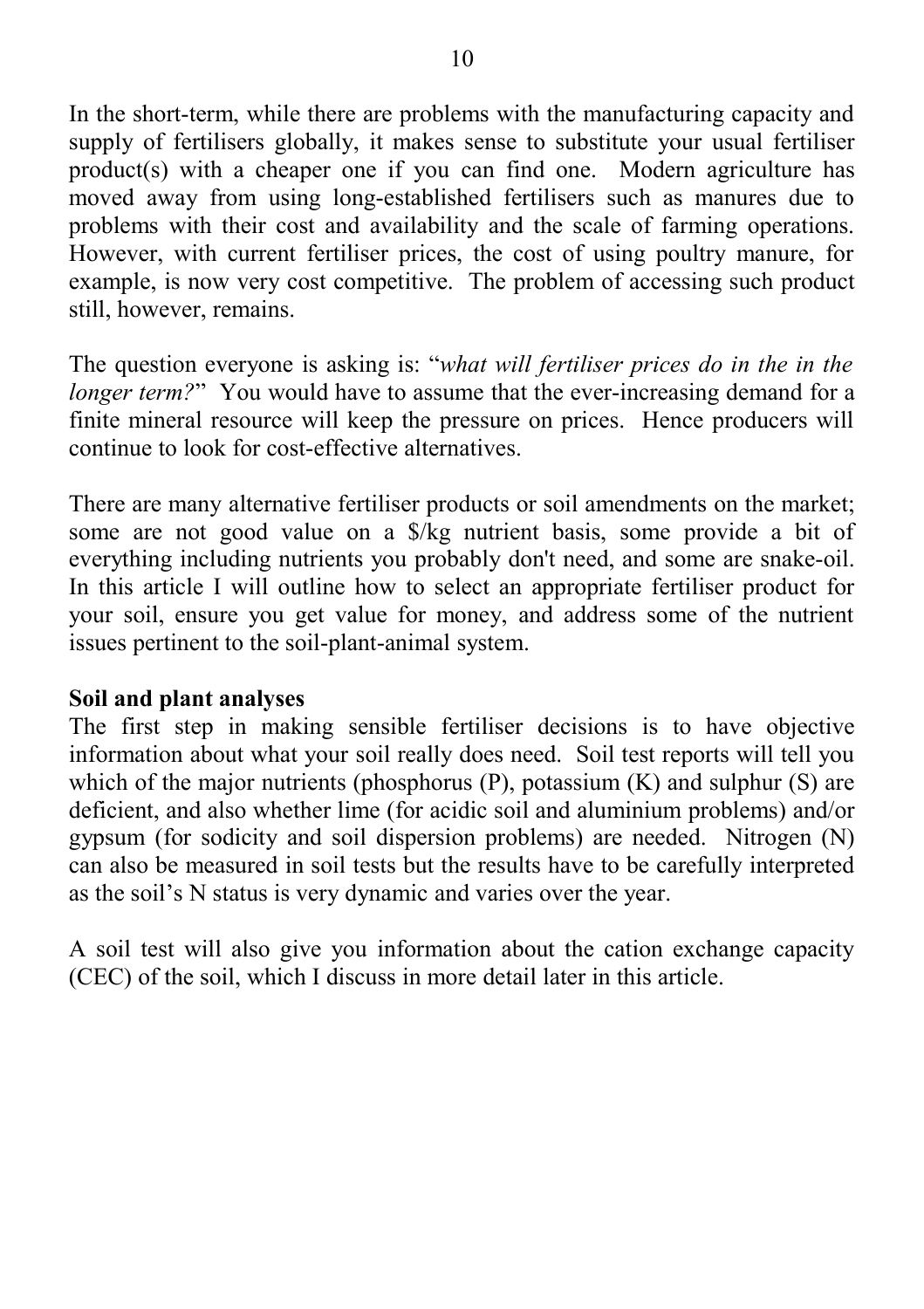A leaf analysis should be done (in spring) to ascertain if trace elements such as molybdenum, copper, zinc, iron and/or boron are deficient and limiting plant growth. Soil testing for molybdenum, zinc and iron are not accurate options.

#### **Alternative fertiliser products**

When investigating alternatives to conventional inorganic fertilisers, you need the following information on the product to decide if it will be appropriate and economic.

- 1. Their levels of macronutrients (N, P, K and S, and perhaps calcium (Ca) and magnesium (Mg)) and of the micronutrients (often referred to as trace elements) molybdenum (Mo), copper (Cu), boron (B) and zinc (Zn). The key question is: "*will the product supply the nutrients you need?*"
- 2. Cost per unit of nutrient? "*Will the product supply the nutrients at the lowest price?*" This cost needs to include the cost of transporting and spreading the product. For animal manures and composted materials, particularly if they have to be transported long distances, this can make the product more expensive than granular fertilisers. Manures contain water so the cost (\$/kg nutrient) has to be adjusted to a dry matter basis. For liquid fertilisers, you must also include the cost of spraying the product onto the pasture; using contract rates for boom-spray is recommended.
- 3. For other products which claim to reduce the need for conventional fertiliser (e.g. stimulate soil biological activity) or improve the soil holistically, "*is there scientific evidence to support the claims?*"

If the answer to the above three questions is NO, don't buy the product.

If you are still curious about a product that lacks independent research evidence about how it works and what the yield benefits might be on your pastures, you could conduct your own small-scale trial (paddock test strips) to evaluate it's response. Mackinnon Project consultants can give you advice on how to set up such a trial.

In Table 1, I have compared a range of products on a cost per nutrient basis. To calculate the prices in \$/kg of nutrient spread, I used the following formula:

Cost \$/tonne product (ex-works plus delivery and spreading costs) divided by the nutrient concentration divided by 10. For example, for a product that costs \$400/t and contains 8.8 % P, the price per kg of phosphorus is calculated as follows:  $=$   $(\frac{$400}{8.8})/10 = $4.50/kg$  P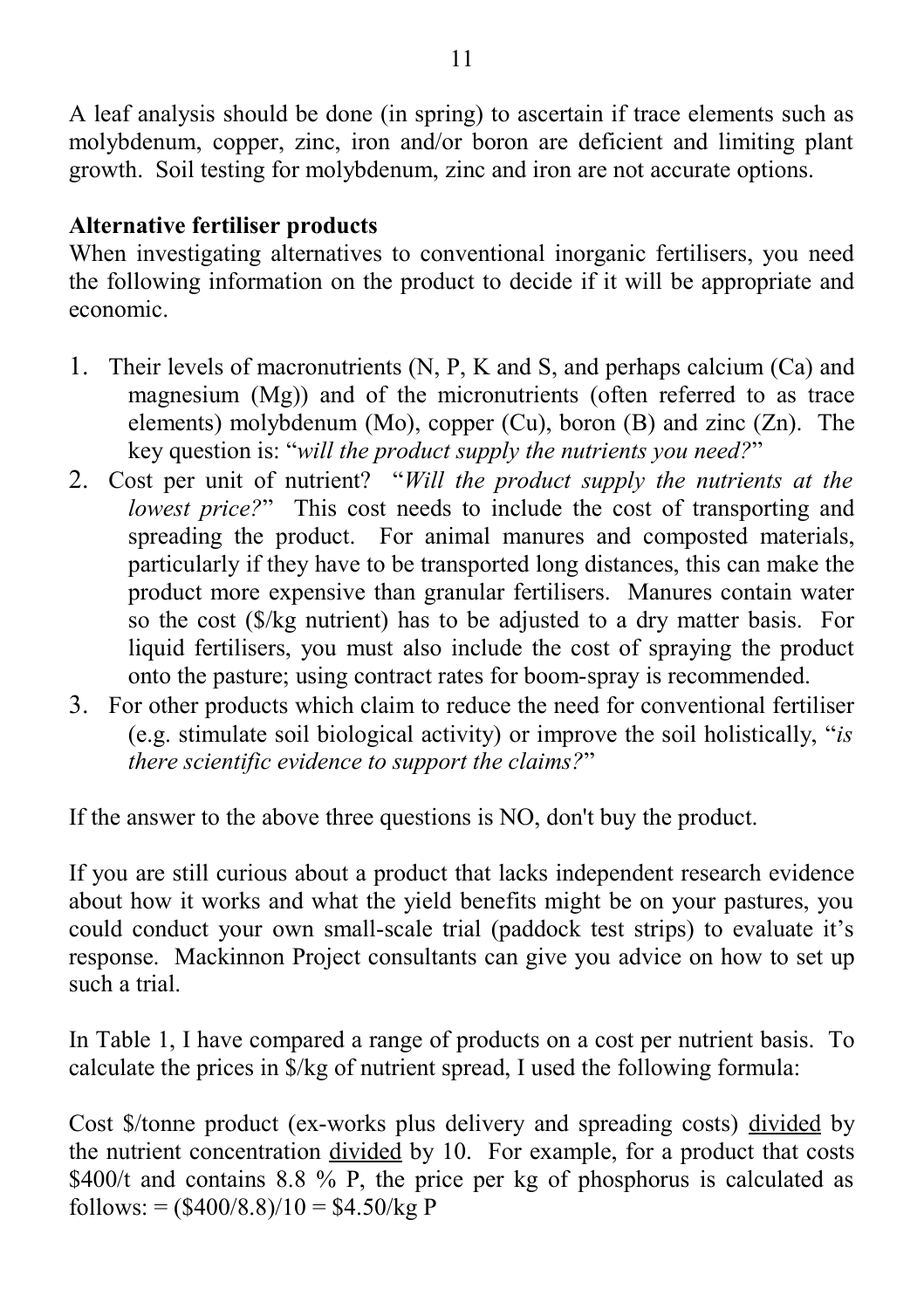| Product                                                                        | Price <sup>A</sup><br>$$/t$ DM | N<br>$\frac{\sqrt{2}}{2}$ | P<br>$\frac{\sqrt{2}}{2}$ | K<br>$\frac{\sqrt{2}}{2}$ | S<br>$\frac{\sqrt{2}}{2}$ |
|--------------------------------------------------------------------------------|--------------------------------|---------------------------|---------------------------|---------------------------|---------------------------|
| Single superphosphate                                                          | $$250^B$                       |                           | $$2.84$ <sup>B</sup>      |                           | $$2.27^B$                 |
| $(8.8\%P, 11\%S)$                                                              | \$400                          |                           | \$4.55                    |                           | \$3.64                    |
| Double superphosphate                                                          | $$400^B$$                      |                           | $$2.38^{B}$               |                           | $$10.00^B$$               |
| $(16.8\% \text{ P}, 4\% \text{ S})$                                            | \$760                          |                           | \$4.52                    |                           | \$19.00                   |
| Reactive phosphorus rock (RPR)                                                 |                                |                           |                           |                           |                           |
| $(12.5 \,\text{%P}, 1.7\%\text{S})$                                            | \$480                          |                           | \$3.84                    |                           | \$28.24                   |
| DAP                                                                            | \$700 <sup>B</sup>             | $$3.89$^{B}$              | $$3.50^{B}$               |                           | $$43.75^B$                |
| $(18\%N, 20\%P, 1.6\%S)$                                                       | \$120<br>0                     | \$6.67                    | \$6.00                    |                           | \$75.00                   |
| Super-Potash 4:1                                                               |                                |                           |                           |                           |                           |
| $(7\% \text{ P}, 10\% \text{ K}, 8.8\% \text{ S})$                             | \$480                          |                           | \$6.86                    | <b>\$4.80</b>             | \$5.45                    |
| Muriate of potash                                                              |                                |                           |                           |                           |                           |
| $(50\% \text{ K})$                                                             | \$705                          |                           |                           | \$1.41                    |                           |
| Guano - bat/bird droppings<br>$(0.1\%N, 13\%P, 0.1\%K, 0.34\%S)$               | \$650                          | \$6.50                    | \$5.00                    | \$6.50                    | \$191.18                  |
| Poultry litter -broiler <sup>0</sup>                                           |                                |                           |                           |                           |                           |
| $(2.6\%N, 1.5\%P, 1.5\%K, 0.6\%S;$<br>$15\% \text{ H}_2\text{O}$               | \$70                           | \$2.69                    | \$4.67                    | \$4.67                    | \$11.67                   |
| Poultry manure - caged layer <sup>C</sup><br>$(5\% N, 3\% P, 3\% K; 30\% H2O)$ | \$90                           | \$1.80                    | \$3.00                    | \$3.00                    |                           |
| A<br><b>Autumn 2008 prices.</b>                                                |                                |                           |                           |                           |                           |

**Table 1. Nutrient contents and prices (on a dry matter basis, including spreading) for a range of fertiliser products.**

<sup>B</sup> *Autunm 2007 prices.*

 $\rm{c}$ . The composition of animal manures is highly variable, as are cartage and spreading costs.

If your soil test report highlights that your soil only needs P, then with the current prices (and assumptions for cartage and spreading), the cheapest source of P from the examples in Table 1 is poultry manure from layer sheds, followed by reactive phosphate rock (RPR), double super, and then single super. However, the pre-price hike prices show that double super (\$400/t) and single super (\$250/t) were then clearly the cheapest sources of P.

#### **Reactive phosphate rocks**

RPR's can be an alternative to superphosphate when applied to acidic soils in high rainfall areas. They are naturally-occurring, slow-release forms of P fertiliser, and the P in RPR's does not become available to plants until the RPR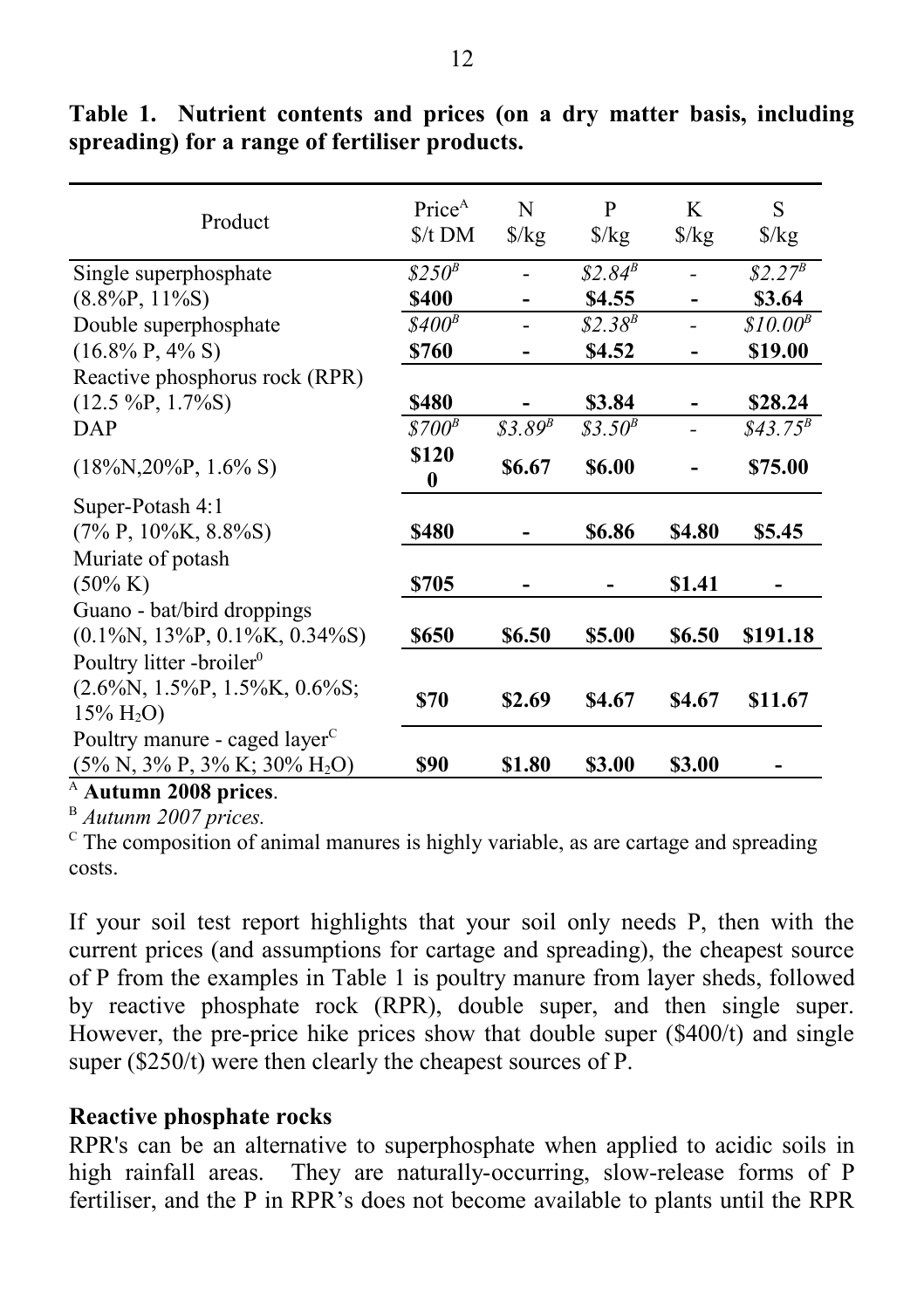dissolves in the soil to release water-soluble forms of phosphate that plant roots can take up. RPR's receive no chemical treatment, and are most effective in acidic soil (pH<sub>CaCl</sub> less than 5.2) in areas that receive more than 700 mm average annual rainfall because the RPR's dissolve readily and perform similarly to superphosphate. RPR's contain very little sulphur and currently there is no RPR available.

#### **Manures and composts**

Manures and composts contain a wide range of nutrients. Some nutrients are in organic forms and only become as they are broken down by soil microbes into soluble form that plants can use. The nutrients are released over time, reducing the risk of nutrient leaching, particularly on sandy soils. Most of the K and N in poultry manure are available to plants soon after spreading.

Although manures contain a range of nutrients, your soil may not need all of them; continual heavy applications of manures can build nutrients up to excessive levels which increases the risk of their loss from the root zone into the environment.

These materials also contain organic matter and organic carbon. For manures, the organic matter will be higher if it contains animal bedding. Increasing soil carbon levels improves the structure of soils by better binding together the soil particles into stable aggregates. This improves the soil's water holding capacity as well as water infiltration and root growth. Building soil organic matter levels also builds the organic pools of nutrients stored in the soil.

Even if you are using manufactured inorganic fertilisers, you can still build up soil organic matter levels. Practices that increase pasture/crop growth and root biomass, and that maintain ground cover and litter, will build organic matter levels and increase soil microbial activity.

If more carbon is stored in the soil, it will reduce the amount released to the atmosphere. This process of storing carbon is called carbon sequestration, something which is becoming of increasing importance with global warming and climate change.

**\_\_\_\_\_\_\_\_\_\_\_\_\_\_\_\_\_\_\_\_\_\_\_\_\_\_\_\_\_\_\_\_\_\_\_\_\_\_\_\_\_\_\_\_\_\_\_\_\_**

*To be continued ………*

# **(Part 2 to be in the next Newsletter (No. 2, 2009))**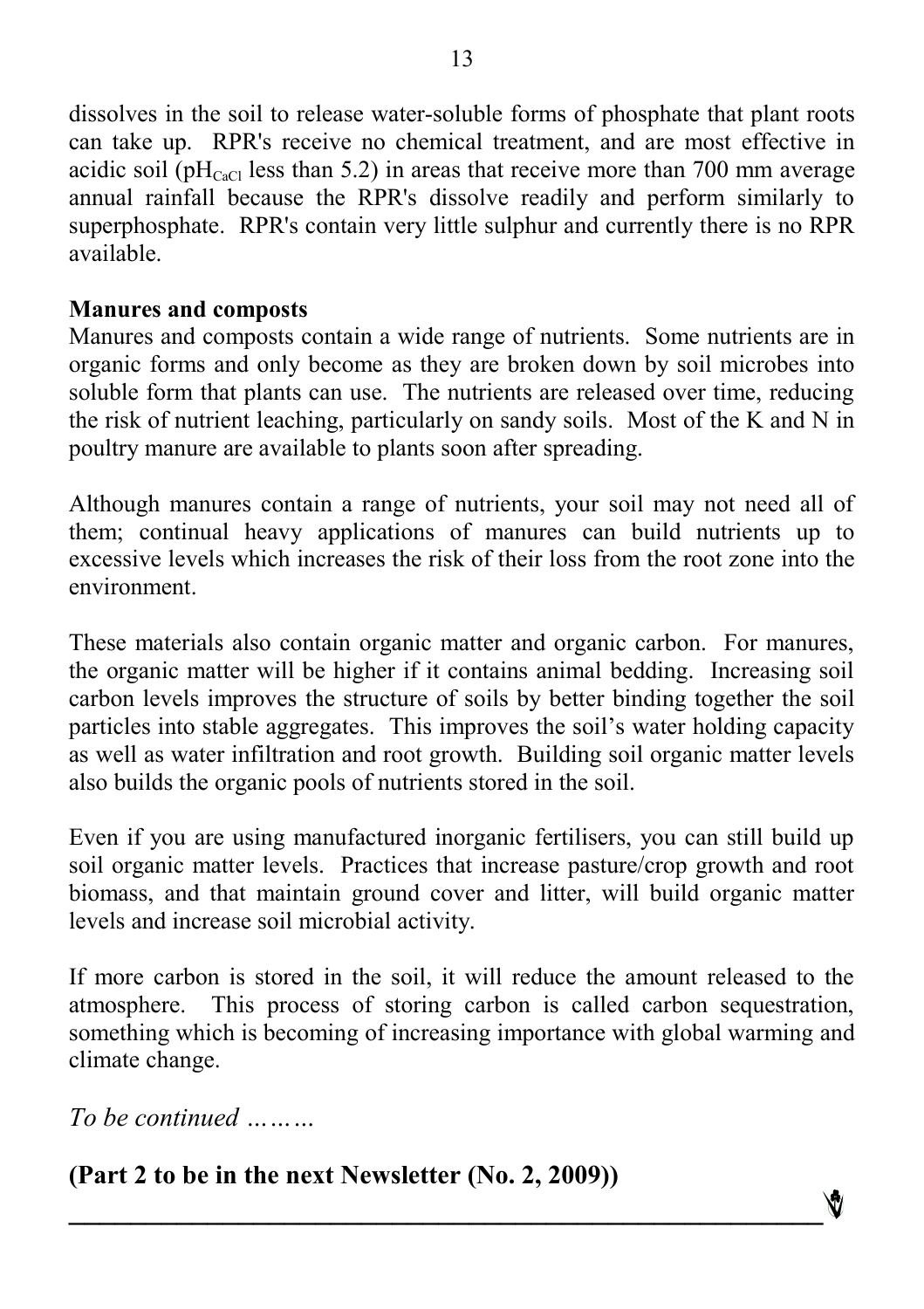**The Grassland Society gratefully acknowledges the following premier sponsor for 2008/2009**



**The Grassland Society gratefully acknowledges the following major sponsor for 2008/2009**

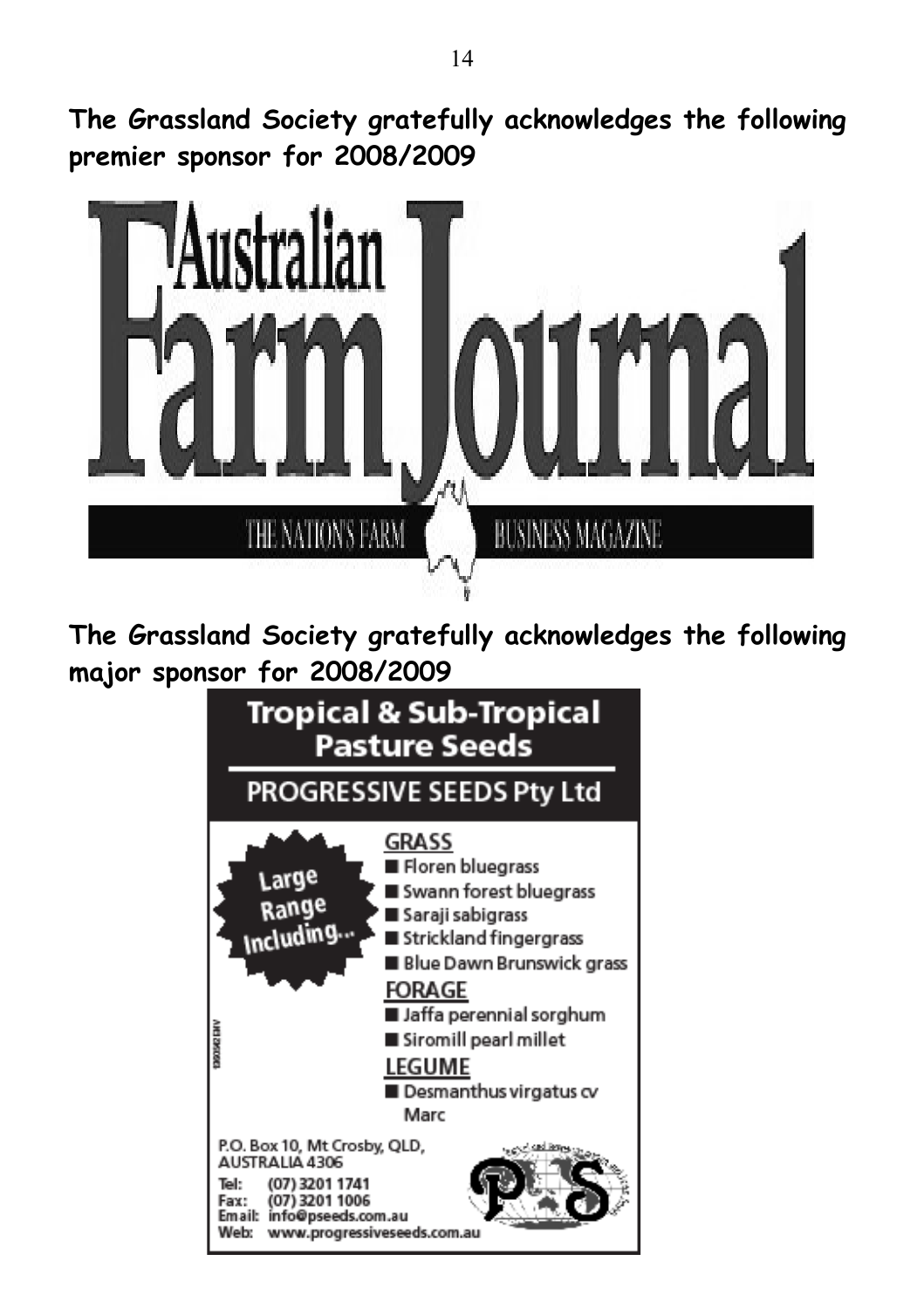**The Grassland Society gratefully acknowledges the following major sponsors for 2008/2009**





Australia's Growing Edge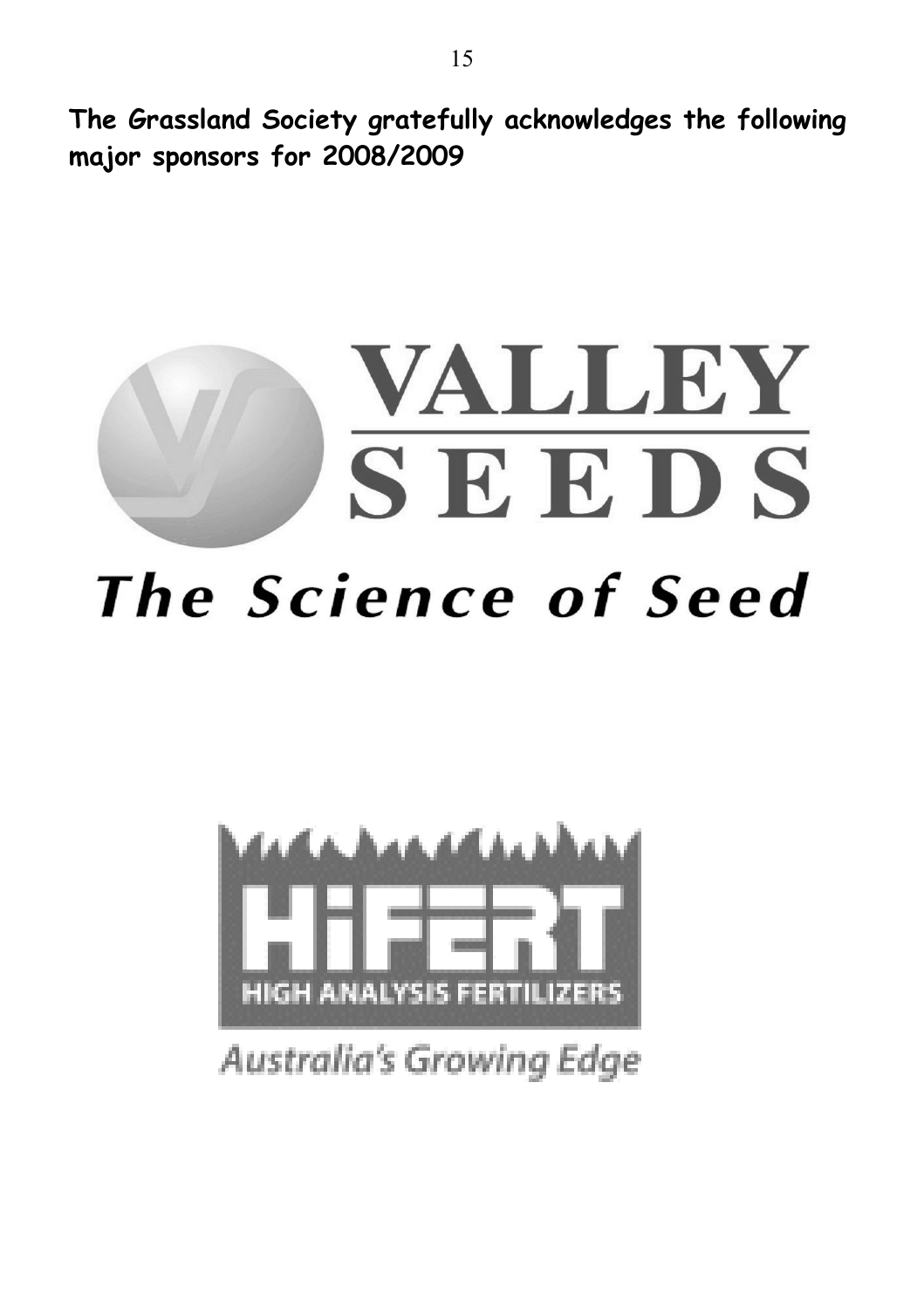## **Dealing with high fertiliser prices** *Bob Freebairn (Agricultural Consultant, (0428 752 149); robert.freebairn@bigpond.com)*

While fertiliser prices have recently dropped significantly, many landholders remain hesitant about using fertiliser on pastures because of cost.

Typical reactions to such prices are to drop fertiliser programs. But the reality is that well run properties where soil nutrient deficiencies are addressed, even in a modified manner will be profitable with large benefits over many years occurring from the correction of deficiencies like sulphur and phosphorus.

In contrast properties that do not correct soil deficiencies mostly have far less feed, far poorer quality and commonly overgrazed pastures with poorer groundcover and poorer quality soil.

The challenge facing landholders is not do we apply fertiliser or not, but how do we address soil deficiency issues in the most cost effective manner. In other words how to minimise costs in such difficult times but not to compromise the pastures.

Fortunately a lot of NSW DPI pasture fertiliser research conducted since the 1980s in areas such as the central west, north west and upper Hunter focused on how to correct soil deficiencies at minimal fertiliser rates. Several long running trials strongly showed that it was generally better to use lower and less frequent rates of appropriate fertiliser than not to use any at all.

For example normally Pasture SF (or equivalent fertilisers) has generally been shown to require application at around 100 kg/ha every four years where soils are sulphur deficient but only marginally phosphorus deficient in a moderate rainfall environment. If this strategy has been followed for several cycles the frequency of application can be further stretched out.

If Pasture SF or equivalent was to be spread every five or even six years rather than every four years our research (my DPI days) showed there would continue to be a response, even though gradually receding. Some trials showed responses continued for 10 years but again at gradually receding levels.

In soils highly deficient in both phosphorus and sulphur products like single superphosphate have been advocated at around 120 kg/ha per annum. However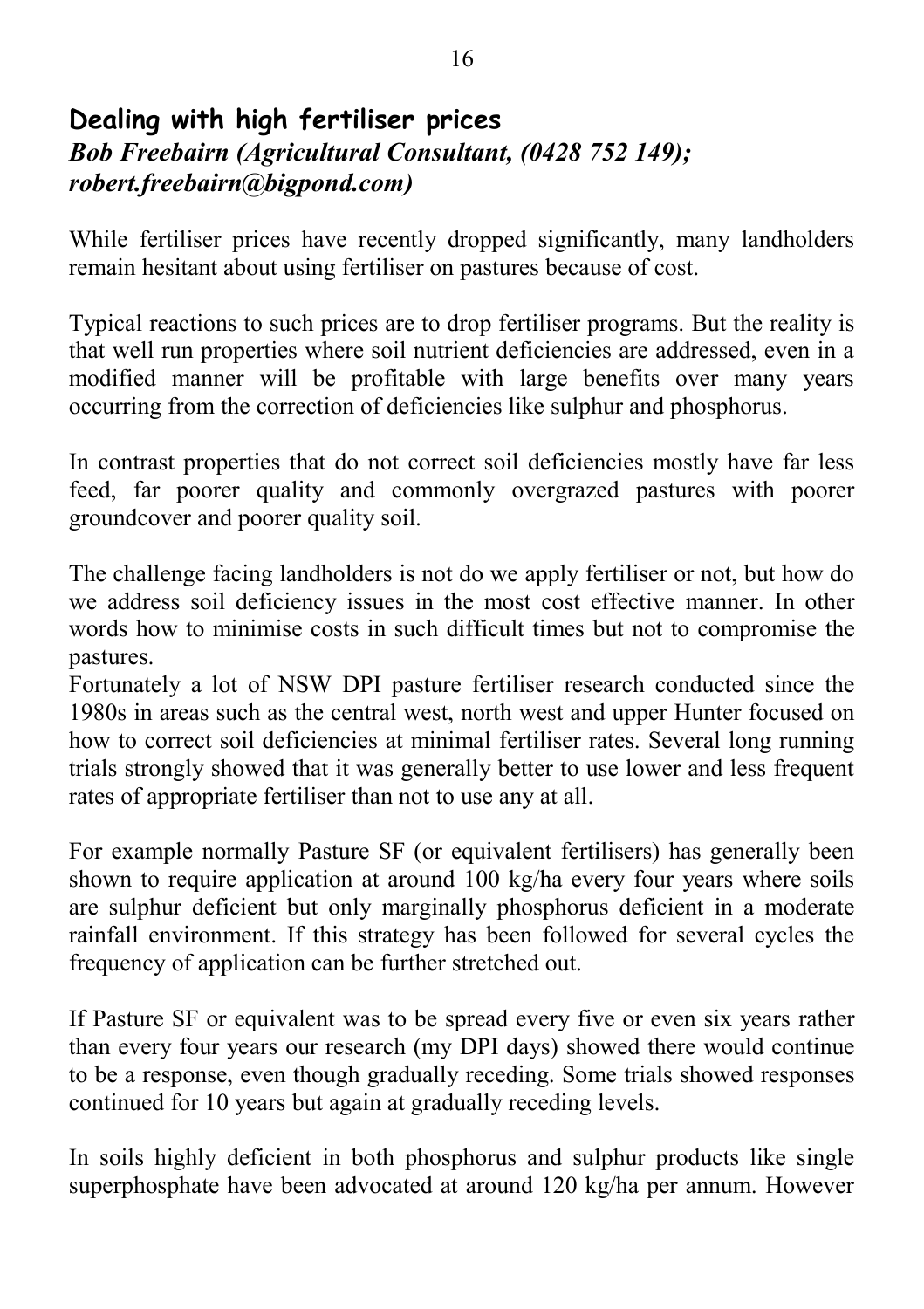our research showed that while responses receded, applying single only every four years retained some responsiveness even in the fourth non-fertilised year.

There are many cases where long histories of topdressing have led to a considerable build up of nutrients once highly deficient. A good policy is to carefully soil test via accredited laboratories (combined with interpretation by those that understand the results for given areas) and commonly fertiliser savings are found to be feasible.

Soil test interpretation depends on aspects such as district (eg rainfall and temperature) and soil type, as well as pasture type, paddock history and financial circumstances (example other investment options as well as financial limitations). Aiming for maximum production is commonly not as important as achieving a good response at a minimal cost.

There is the appeal to seek cheaper products. Our research showed (and more recent research confirms) that to correct a deficiency nothing substitutes for products that actually corrected these with appropriate rates of missing elements. Some products contain a given element (eg phosphorus) but not in a readily available form for that soil and environment. Some products, like manure from feedlots, can be a good substitute if added at equivalent required available nutrient rates (generally applicable to farms relatively nearby).

**The Grassland Society gratefully acknowledges the following major sponsor for 2008/2009**

**\_\_\_\_\_\_\_\_\_\_\_\_\_\_\_\_\_\_\_\_\_\_\_\_\_\_\_\_\_\_\_\_\_\_\_\_\_\_\_\_\_\_\_\_\_\_\_\_\_**

Ŵ

# **Wrightson** Seeds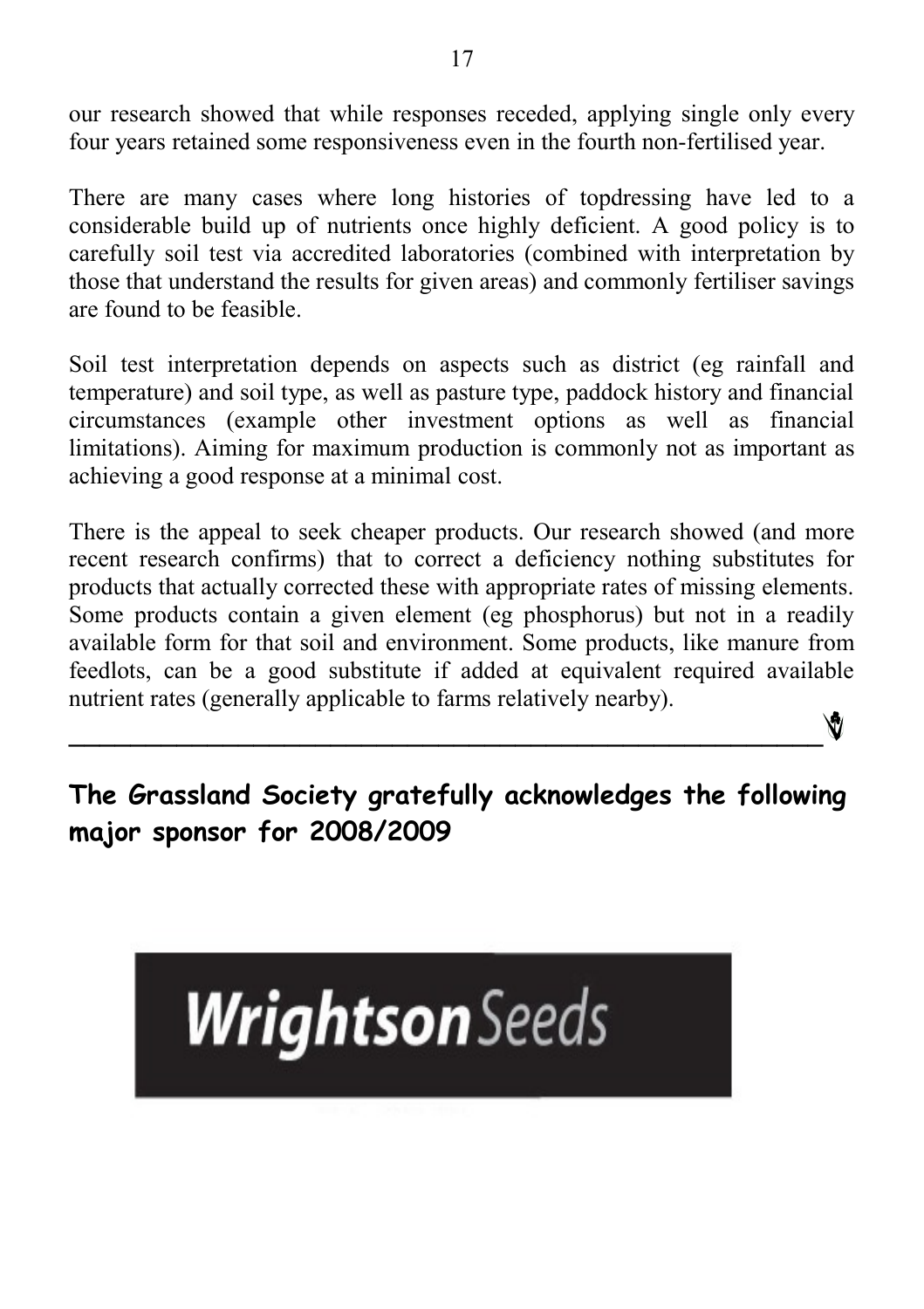**The Grassland Society gratefully acknowledges the following corporate sponsor for 2008/2009**



# **How do changes in fertiliser price influence optimal fertiliser application rates?** *Karel Mokany, CSIRO Plant Industry*

#### **Research Summary**

Although phosphorus fertilisers are recognised for their positive effects on pasture production, recent increases in fertiliser price have generated considerable debate as to whether applying phosphorus fertilisers remains financially beneficial.

We used the decision support tool *GrassGro* to assess how changes in fertiliser price affect optimum levels of maintenance fertiliser application for sheep grazing systems. GrassGro was used to model 3 enterprise types (Merino wethers, self-replacing Merino ewes, cross-bred ewes) at two locations (Bookham NSW and Hamilton VIC). Data from fertiliser trials at both Bookham and Hamilton were used to validate the simulations in GrassGro.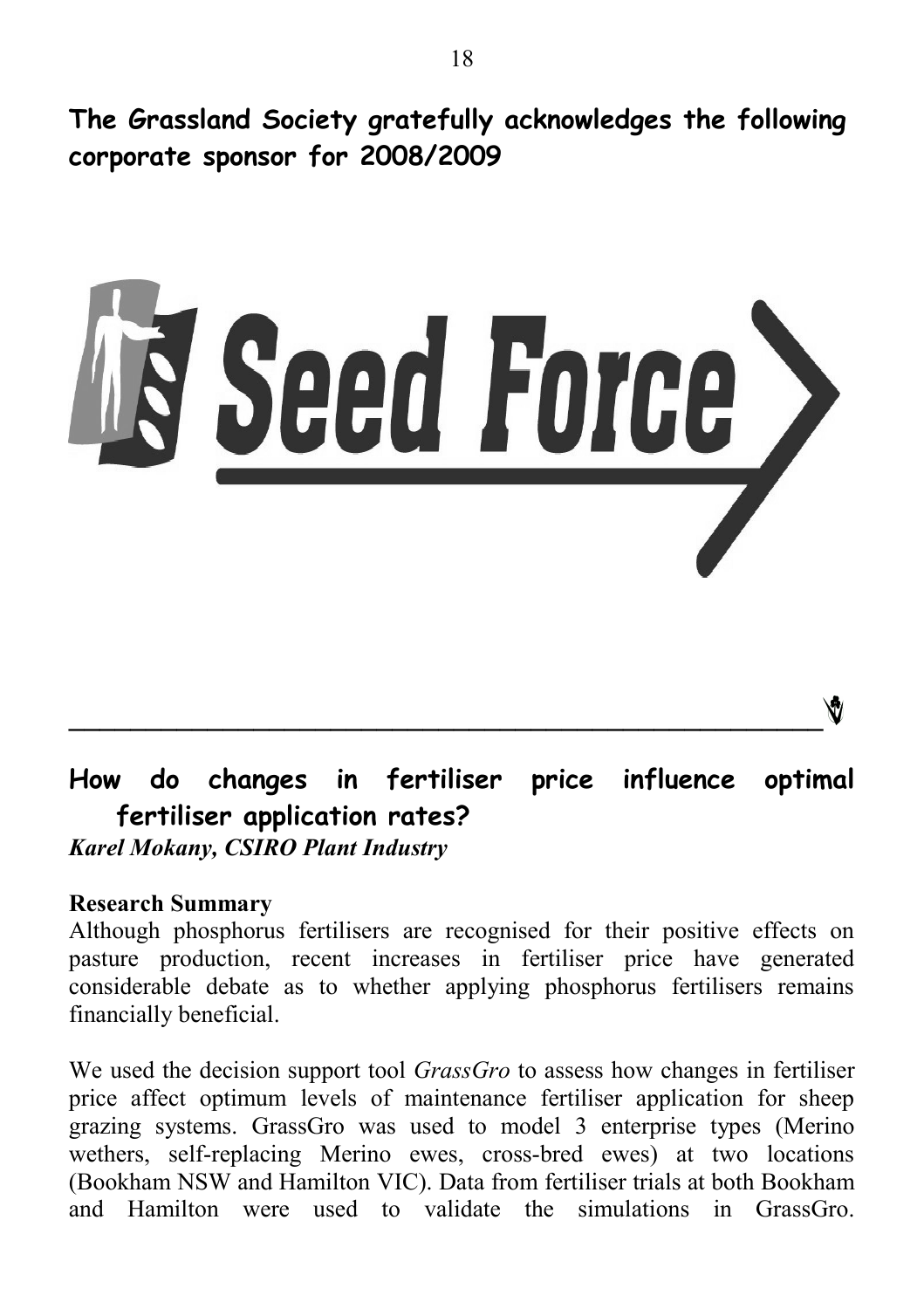Superphosphate prices examined were historic (\$250/t), 2008 (\$540/t), and two higher levels (\$750/t & \$1000/t).

Optimum fertiliser application rates did not change markedly as fertiliser price increased, even up to very high fertiliser costs. For example, at Bookham the highest gross margins were consistently achieved at a fertiliser rate of 90 kg superphosphate/ha/yr, even up to a fertiliser price of \$1000/t (Figure 1). The consistency of optimal fertiliser application rate, regardless of fertiliser price, was found for all three enterprise types examined at both Bookham and Hamilton.



**Figure 1.** Mean gross margins at the sustainable optimum stocking rate at different levels of maintenance fertiliser, for Merino ewes at Bookham. Lines shown are for different fertiliser prices. Note that the mean gross margins presented incorporate fixed operating costs of \$115/ha/yr.

In our analysis, financially optimum stocking rates were determined by applying a simple cash flow analysis to the annual gross margin data for each year simulated in GrassGro (1966-2007). In addition, we determined the maximum sustainable stocking rate by applying a sustainability criterion, to limit stocking rates below levels that are likely to cause serious erosion events (i.e. total pasture mass must be more than 800 kg/ha for 8/10 years). Finally, we used our cash flow analysis to determine the probability of making a financial loss over the long term at each combination of fertiliser rate and stocking rate.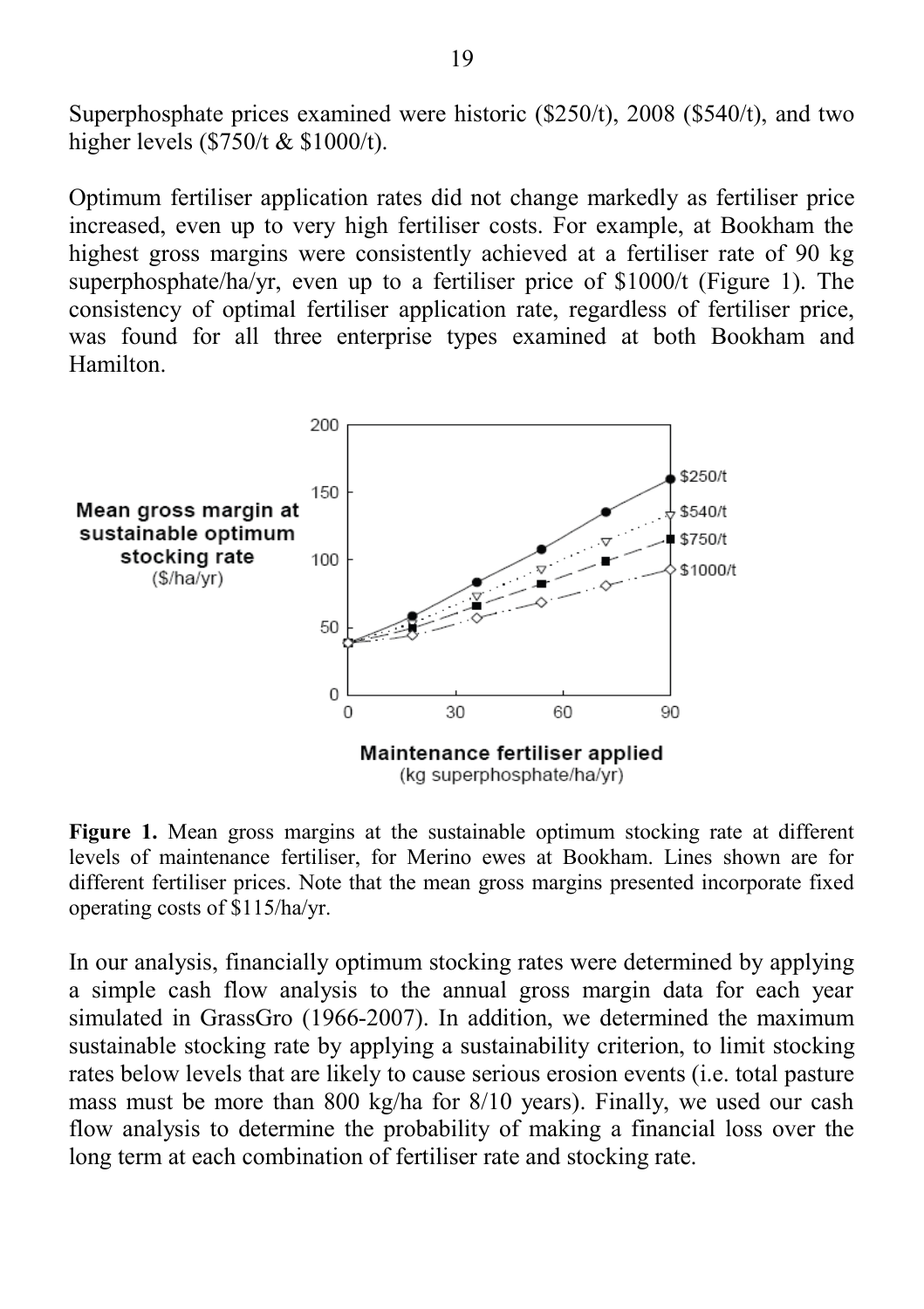Increases in fertiliser price decreased the combination of fertiliser application rates and stocking rates that were financially viable in the long term (Figure 2). None of the enterprise types assessed at Bookham or Hamilton were financially viable without some fertiliser input. In addition, conservative stocking rates became less financially viable as fertiliser price increased, because greater income was required to cover the higher input costs. Applying fertiliser at the rate which maximised gross margins (Figure 1) also provided the greatest range of stocking rates which were both financially viable and environmentally sustainable (Figure 2).



**Figure 2.** The financially optimum stocking rate (thick black line), the maximum sustainable stocking rate (thick grey line), and the stocking rate below which there is more than 5% chance of long term financial losses (thin black line) as maintenance fertiliser application rate increases, for Merino ewes at Bookham. Each panel shows a different fertiliser price. For example, at \$540/t, stocking rates below the 5% chance of loss line (thin black line) are financially unviable in the long term (understocked). Stocking rates above the maximum sustainable stocking rate (thick grey line) are environmentally unviable in the long term, due to erosion risk and/or pasture degradation from over-stocking. The grey area represents the combinations of stocking rate and fertiliser application rate which are both financially viable and environmentally sustainable.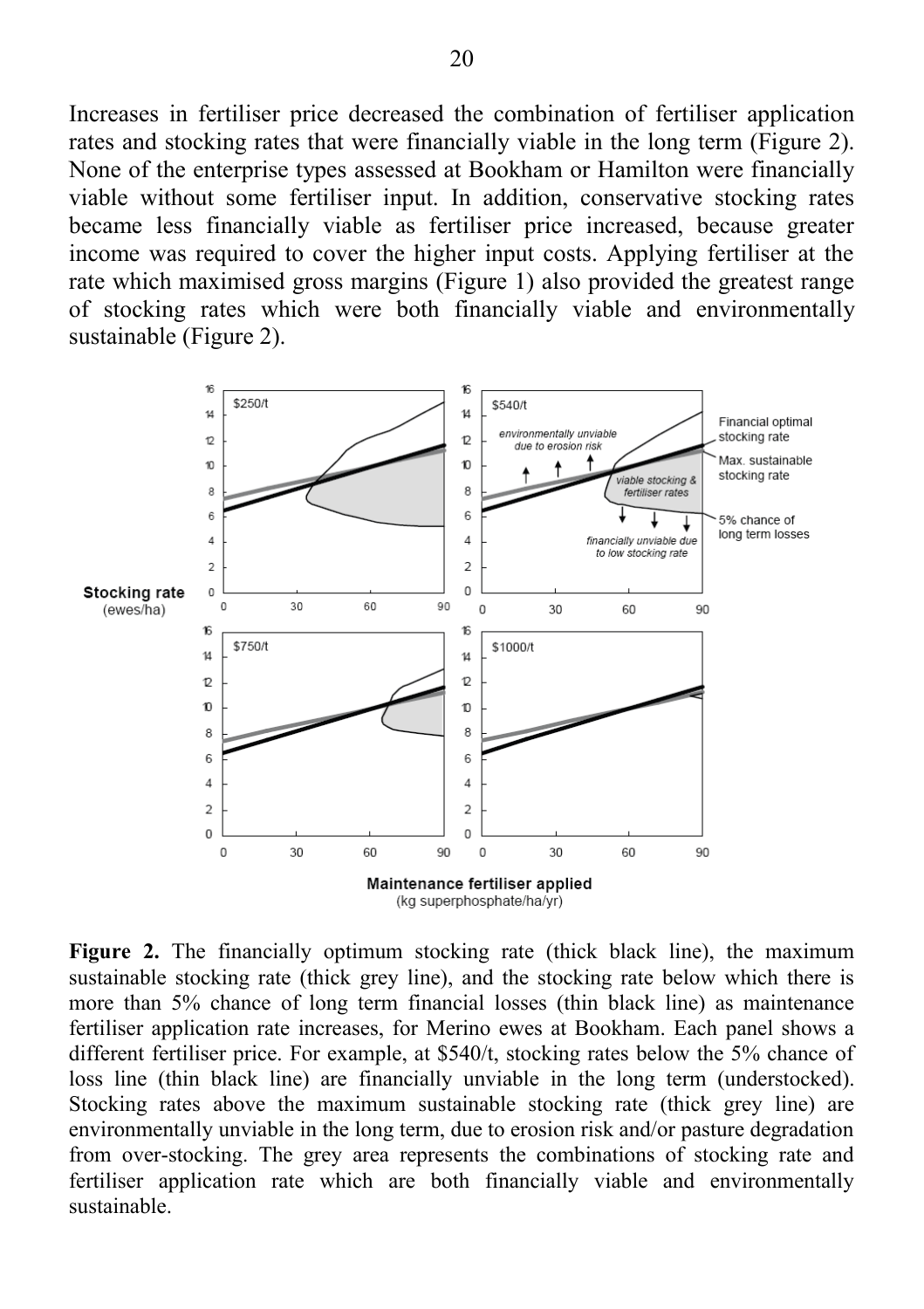#### **Summary**

The results from our GrassGro simulations suggest that despite recent increases in fertiliser price, there are still significant benefits gained over the long term by applying fertiliser.

The maintenance fertiliser application rate which resulted in maximum profitability was relatively consistent, regardless of fertiliser price. This was the case for all three enterprise types examined at both Bookham and Hamilton.

Applying fertiliser at the rate which maximised gross margins also provided the greatest range of financially viable stocking rates. It was often possible for an enterprise to remain viable at lower levels of fertiliser application, however, the stocking rates needed to achieve this would have to be selected with some precision and the resulting financial returns are reduced.

#### **CSIRO Plant Industry**

Contact Karel Mokany Phone 02 6246 5417 Fax 02 6246 5166 Email Karel.Mokany@csiro.au



#### **The way to success is ground cover** *Jeff Lowien, District agronomist, NSW DPI, Glen Innes Bob McGufficke, District Agronomist, NSW DPI, Inverell*

There is an old saying that the way to a man's heart is through his stomach. Well how true is this reflected in the environment – the way to the soil's heart (and most would say that the heart of agricultural production is the soil) is through its "stomach" and this is achieved by having and maintaining good ground cover.

Many farmers and graziers only pay lip service to this aspect of their overall farm management – in essence ground cover is a vital spoke in the wheel of overall farm productivity, profitability and sustainability

There are many benefits of ground cover. One that interests most farmers is that it can increase rainfall effectiveness – in other words increasing the availability of what rain falls for the plants to develop and grow. Having adequate ground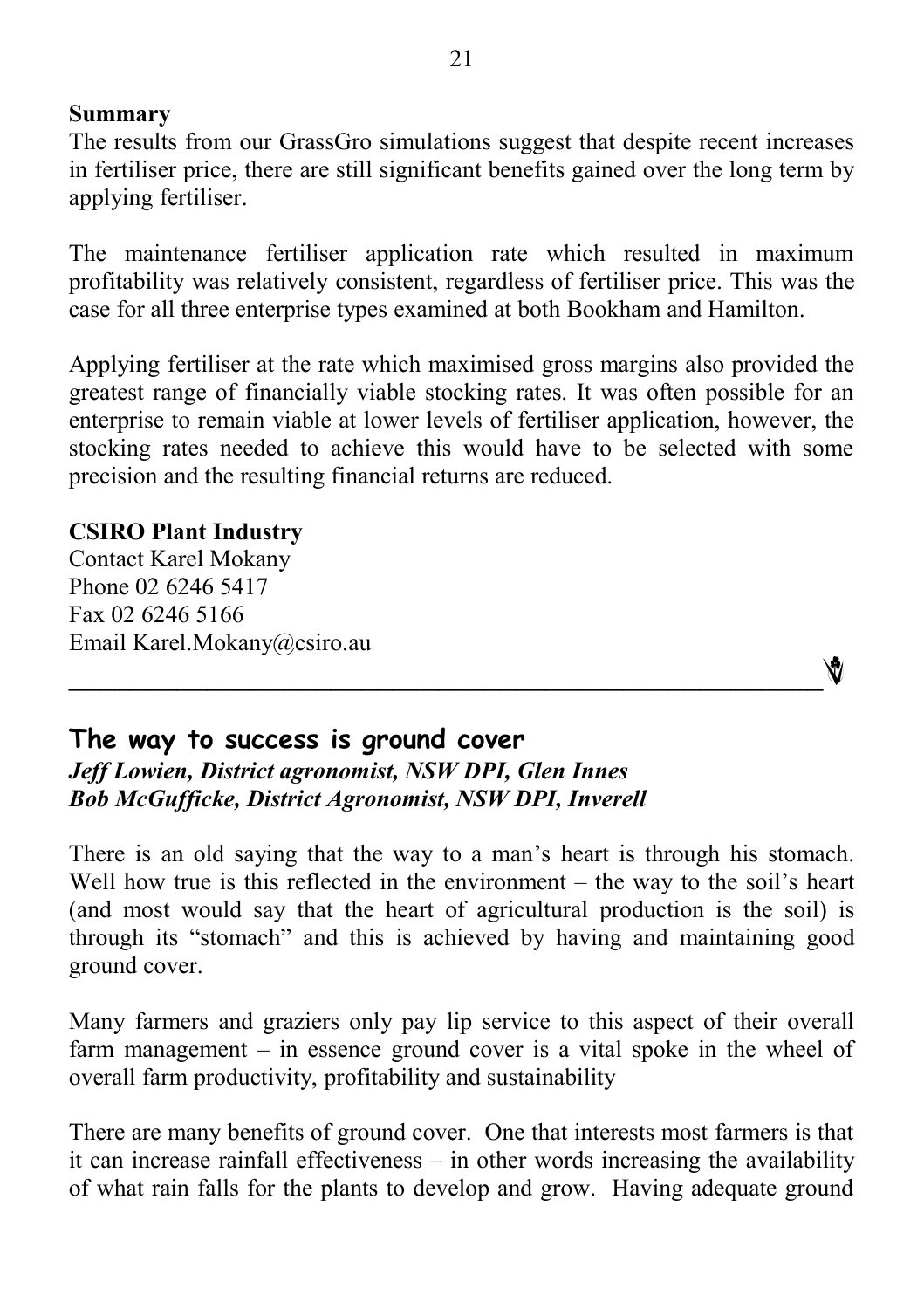cover reduces evaporation from bare ground as well as the fact that runoff and soil erosion are greatly reduced.

There is adequate research out there (D Lang  $& G$  Lodge pers. com) that has shown that having greater than 70% ground cover and at least 3 handfuls of litter per square foot (30 x 30 cm square) it is possible to gain up to an extra 300mm of effective rainfall in a typical 700mm/year rainfall area. That is an increase of more than 40% of average rainfall for pasture production. With the experts talking global warming and less rainfall then here is a way for you to partially reverse the trend.

Another aspect that some people are unaware of is that good ground cover can keep soil temperatures more stable and at more conductive levels. Adequate levels of litter will reduce temperatures in the top 5cm of soil by up to 20°C compared with bare soil. This can be very important in maintaining good microbial activity in the topsoil.

In relation to microbial activity, most of the soil micro- organisms are generally found in the top 5cm of the soil where their activity depends on litter as a food source, but they must also have suitable temperatures and moisture conditions to operate effectively

It is important that we keep as many micro and macro organisms (fungus, bacteria, worms etc) in our soils as possible. They play a significant role in improving soil fertility by breaking down dung, decaying pasture and litter which is recycling nitrogen, phosphorus, potassium and trace elements to the soil. They also play a vital role in improving soil structure and water infiltration.

The way to achieve adequate ground cover and litter is through grazing management (some form of tactical grazing), maintaining adequate soil fertility through your fertiliser program and having the appropriate pasture composition.

More detailed information is available in the "Ground Truths Uncovered – ground cover fact sheets and monitoring pads" package that is available for free from the Border Rivers-Gwydir Catchment Management Authority (02 6721 9810) or NSW DPI offices at Glen Innes (02 6730 1900) & Inverell (02 6722 1388)

**\_\_\_\_\_\_\_\_\_\_\_\_\_\_\_\_\_\_\_\_\_\_\_\_\_\_\_\_\_\_\_\_\_\_\_\_\_\_\_\_\_\_\_\_\_\_\_\_\_**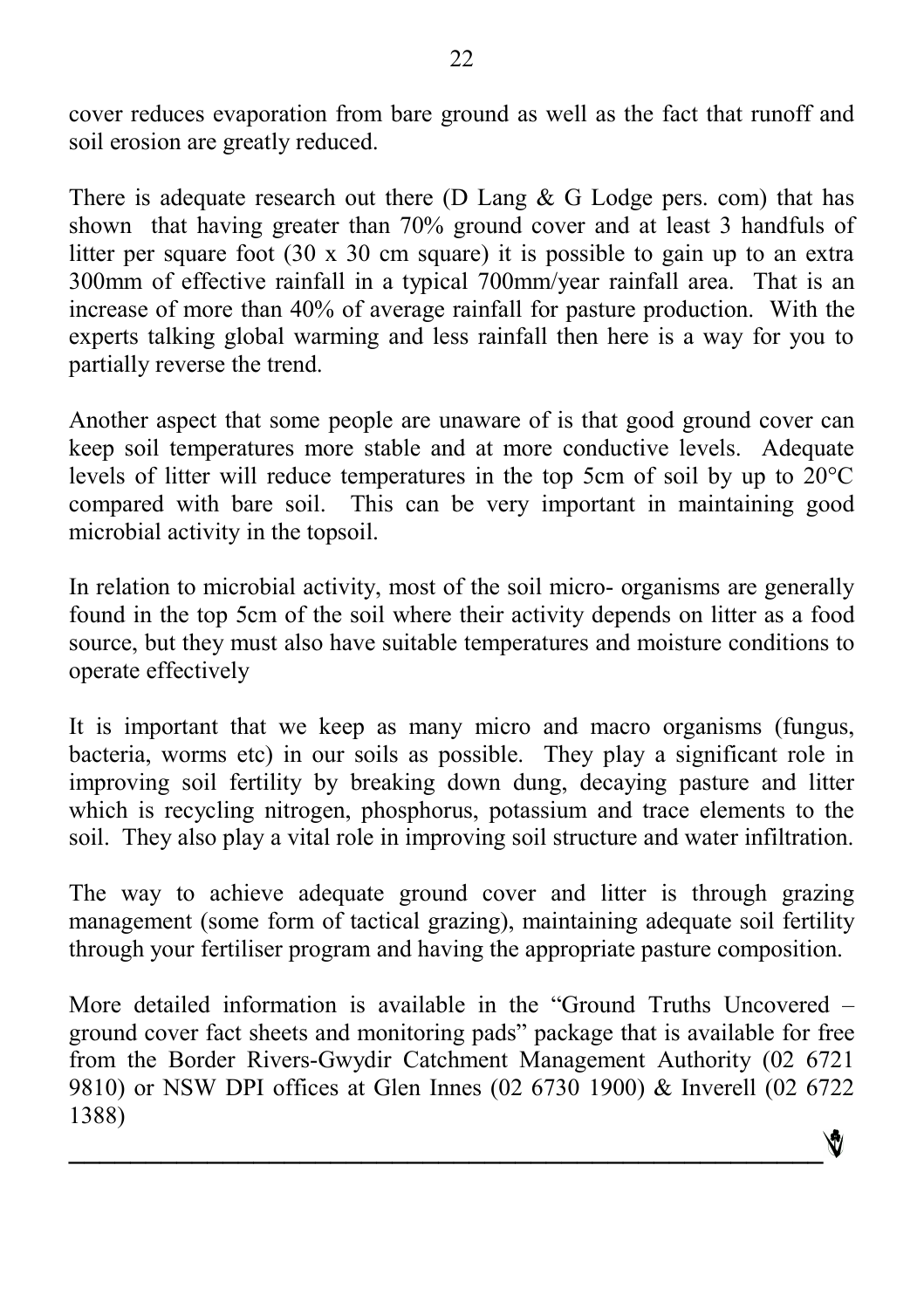# **From the President's desk**

At the time of writing this short note, the Victorian bush fires are still a significant threat to large tracts of land in north east Victoria. The appalling loss of life has shocked the nation and highlighted once again how dependant we all are, on the various forces of nature, whether engaged in agricultural pursuits or not.

 $23$ 

The effect of livestock losses, both introduced and native, and the many thousands of hectares of degraded land will be felt for some years to come. I am sure that the T.V. and newspaper coverage of distressed people, native and farm animals, forests and torched country have saddened us all. Over much of NSW, at present, we are thankful for our relative safety from flood and fire.

Our Society will soon be communicating with the Grassland Society of Southern Australia to express our condolences and sympathy to those members, their relatives and friends who have been affected. All letters of support will be welcome, and already there are offers of agistment to assist livestock producers with zero paddock feed.

The conference this year will take place at Taree, from the  $4<sup>th</sup>$ . to the  $6<sup>th</sup>$ . August. Ray Johnston, the convener, and his large team of helpers have been working hard to develop a great program of speakers and farm tours. This year, topics will include productive pastures, feed utilization, soil carbon developments and green house gas emissions.

This will be a good mix of solid technology and futuristic thinking. More details on the conference will soon appear on the Society internet site, with a more comprehensive program outline in our next newsletter.

Best wishes for a good autumn break to all.

*Mick Duncan* **\_\_\_\_\_\_\_\_\_\_\_\_\_\_\_\_\_\_\_\_\_\_\_\_\_\_\_\_\_\_\_\_\_\_\_\_\_\_\_\_\_\_\_\_\_\_\_\_\_**